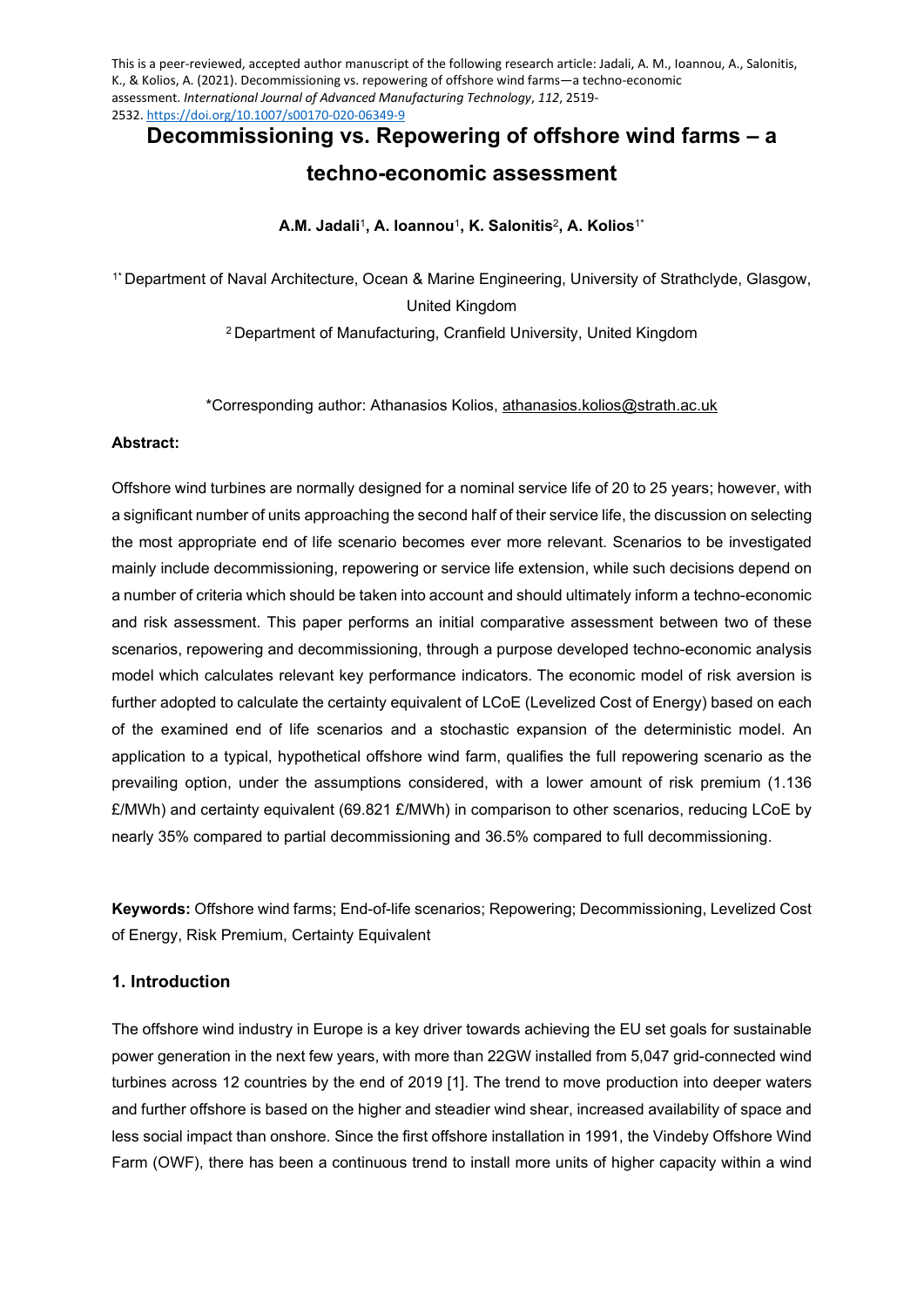farm; however, with many of the first generation installations approaching or having already exceeded their nominal service life, the discussion on the selection of the optimal end of life (EoL) scenario has become very relevant as such decisions can increase profitability, potentially reducing costs. Normally, decommissioning should be considered even at the planning stage of the wind farm; however, before this occurs, repowering or service life extension may be pursued, taking into account any residual capacity of key wind farm components, as suggested by Topham et al. [2].

The current academic literature about EoL scenarios is limited, forcing operators of wind farms to adopt their own practices when supporting relevant decisions. While in other industries systematic approaches have been established to support EoL decisions, this is not currently the case for OWFs [3–6]. Luengo and Kolios [7] have reviewed in detail the risks involved on service life extension based on a detailed failure mode identification and with a view to qualifying which are the key components to drive such decisions. It is claimed that extending efficient operation and increasing the overall energy production may significantly increase the return on investment and reduce the LCoE.

Topham and MacMillan [8] investigated key stages of the decommissioning phase, such as the disassembling procedure for the wind turbine and lifting, cutting methods for the removal process of foundations and cables, with a view to comparing various transportation strategies to reduce the decommissioning cost. Fowler et al. [9] studied the benefits of leaving offshore infrastructures in the ocean, mainly from an environmental point of view, while in a similar study Topham et al. have evaluated the environmental impact of recycling wind turbines [2]. Judge et al. have developed a life cycle financial analysis model for OWFs, exclusively investigating decommissioning [10], while Myhr et al. [11], proposed a framework based on Multi-Criteria Decision Analysis (MCDA) techniques to select the most appropriate decommissioning methods for OWFs. In addition to this, Gjødvad and Ibsen have introduced a tool to assign the decommissioning process to stakeholders [12]. Sun et al. have performed a study on OWF layout optimization based on the decommissioning strategy [13]. Beauson et al. studied offshore wind decommissioning regulations for the USA. Beauson and Brøndsted have focused on the fate of offshore wind turbine (OWT) blades, based on the first wind farm in the world that will undergo decommissioning [14] and Lichtenegger et al. have focused on the blade waste that OWTs are expected to generate, pointing out the significance of the problem [15]. In a different study Hou et al. [16], determined that repowering is considered a sustainable alternative solution to increase the OWT life. Cabboi et al. have analysed technical issues related to decommissioning, investigating novel methods for vibration-assisted decommissioning of a slip-joint [17]. Hinzmann et al. have summarised problems and solutions in typical problems related to decommissioning of offshore monopiles [18], while Topham et al. have summarised the challenges of decommissioning based on European best practice [19].

With respect to repowering, Hou et al. presented a method for optimization of OWF repowering through the selection of different ways of replacing wind turbines [20]. Himpler and Madlener, studied the economics and optimal timing of repowering, and presented a case study application in Denmark [21], while Sun et al. investigated OWF repowering for the context of Hong Kong [22]. Bezbradica et al.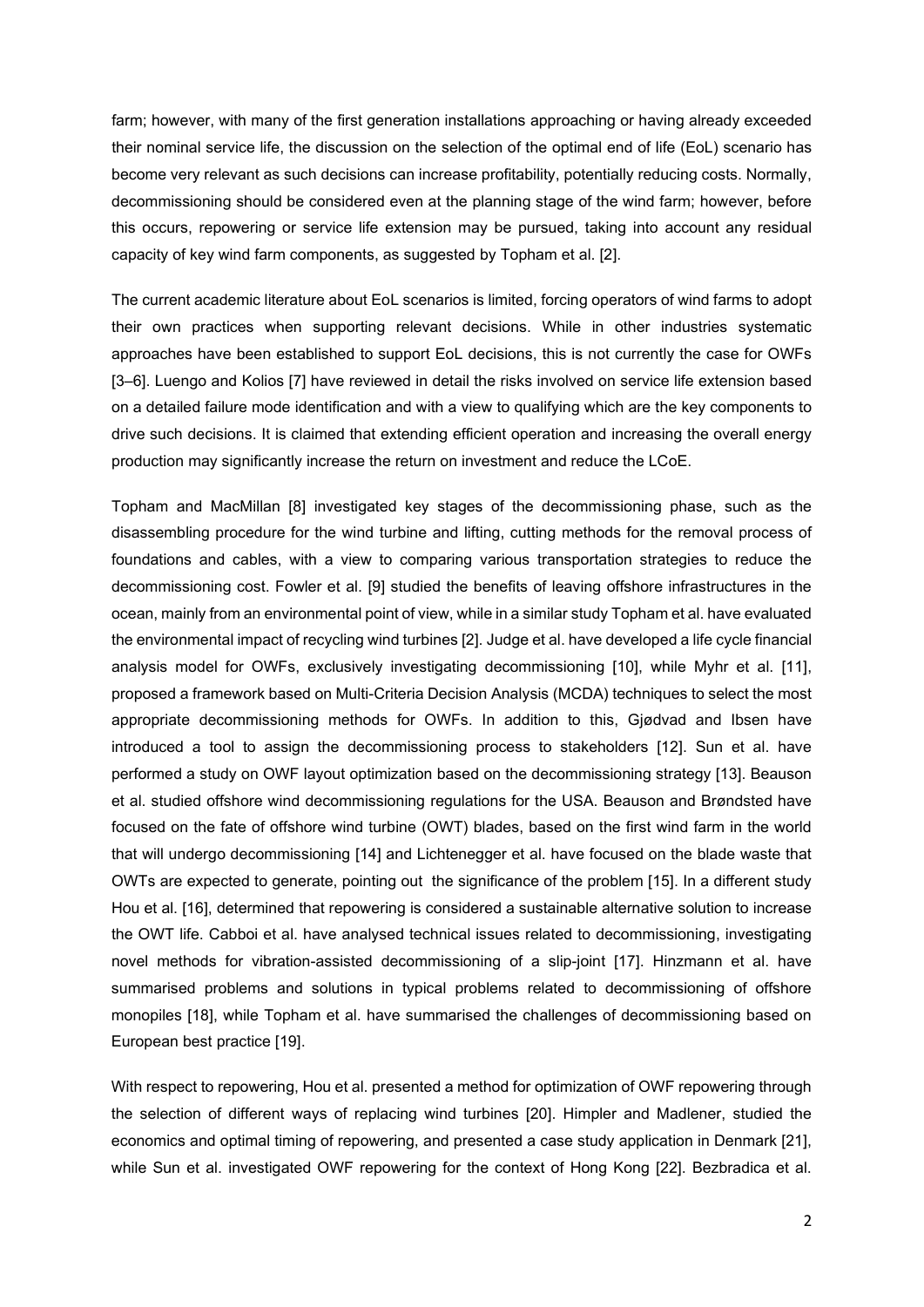applied multi criteria decision analysis for the ranking of a number of wind farm repowering scenarios for a case study in Gotland [23]. Finally, Safaei et al. presented a model for finding the best topology and optimal time for repowering systems based on cost and availability functions [24].

A number of studies have investigated the techno-economic feasibility of OWF with only a few considering in detail EoL scenarios [11, 25–31]. Kaiser and Snyder proposed a model to calculate the cost of decommissioning and installation based on data from European OWFs [32, 33]. Common key performance indicators (KPIs) to systematically assess the cost of OWFs include Net Present Cost (NPC), Life Cycle Cost (LCC) and Levelized Cost of Energy (LCoE). The NPC concept is used to show the total present value of cash flow, including the initial cost of all the components, any replacement cost, maintenance cost, investment cost and discount cost during the lifetime of the system [34]. LCoE is a common economic metric to compare different energy technologies [35]. The LCoE shows the cost of produced energy rather than determining the potential profit of an investment, which can be estimated through other economic metrics such as return of investment and internal rate of return [36]. LCoE is calculated in £/kWh or £/MWh and is used to evaluate commercially the feasibility of a power generation technology and compare its implementation with other technologies considering LCCs and power production. Net Present Value (NPV) aims to account for the time value of money, which is a particularly important factor, considering the length of these investments. A detailed techno-economic model incorporating both concepts has been presented by Ioannou et al. [31] and will stand as a basis for subsequent work in this paper.

It should be noted that a number of variables influence the LCC modelling of an investment and considering that the offshore wind energy market is still developing, considerable uncertainty can be introduced in the analysis [37, 38]. To this end, it is meaningful to transition from a deterministic to a stochastic assessment, expressing the calculated KPIs instead of single values in joint probability density functions, which accumulate the effects of randomness of specific variables [39–41]. This approach would allow the assignment of certain confidence levels to the results of the cost analysis.

This paper aims to develop a framework for a preliminary analysis and comparison of two key EoL scenarios: repowering and decommissioning, with a view to presenting the impact of key influencing factors from a deterministic and stochastic approach, also adopting the economic model of risk aversion to calculate the certainty equivalent of LCoE based on each of the examined EoL scenarios. To achieve this, results from a detailed techno-economic assessment have been extended to calculate the LCoE based on the Capital expenditure (CAPEX), Operational and maintenance expenditure (OPEX), Decommissioning and disposal (D&D) or Cost of repowering (REPOW), in order to inform the decision of the optimal strategy. The novelty of this approach lies in the fact that a high-fidelity cost model is applied and two of the EoL scenarios are compared directly, based on their NPV and LCoE. With a few hundreds of wind turbines expected to reach the end of their nominal service life in the next five years, outcomes of this work can inform current best practice on supporting decisions related to EoL scenario selection, and can stand as the basis for more advanced numerical studies which will account for higher fidelity calculations of the operations and maintenance (O&M) costs and also involve service life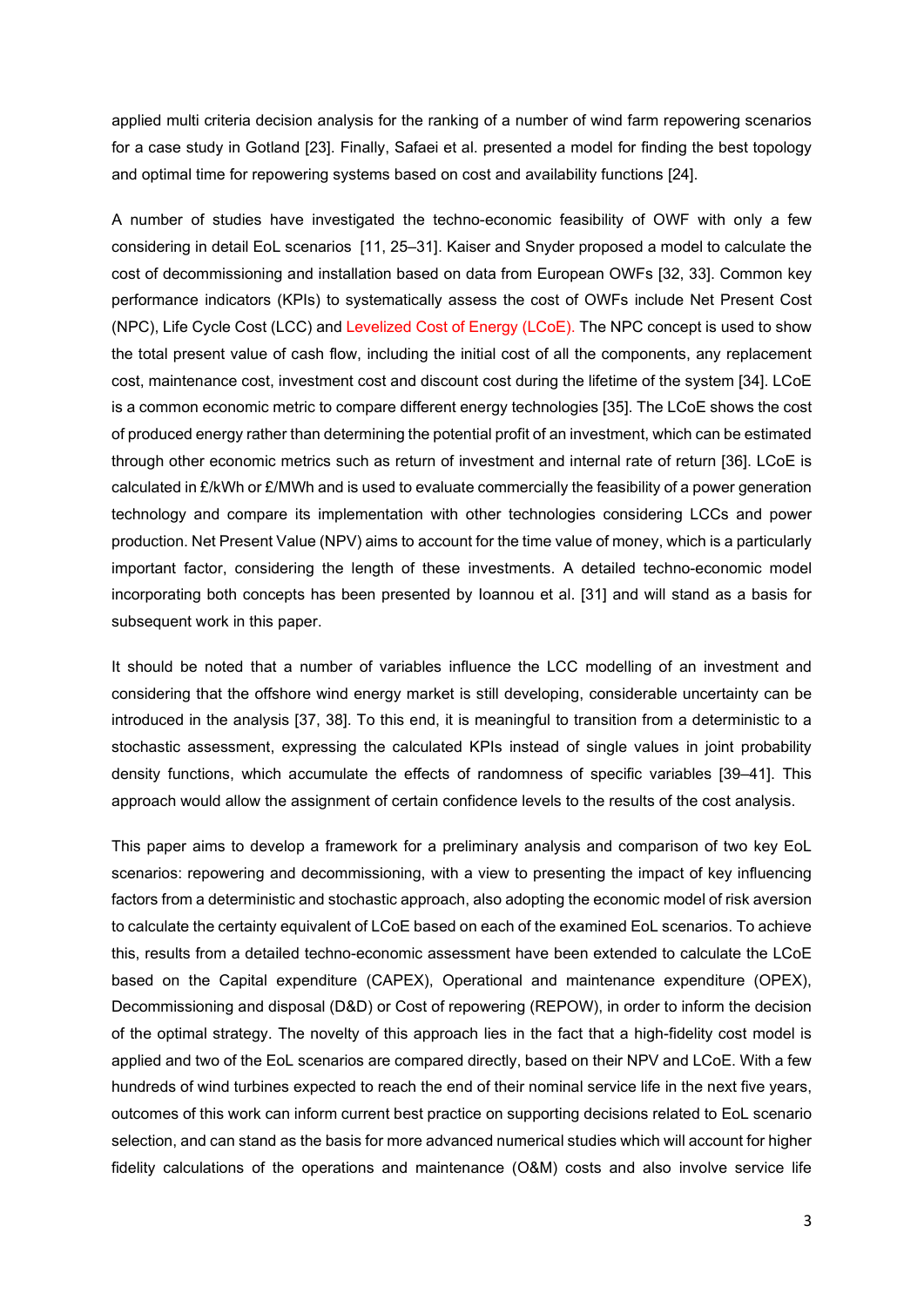extension as an alternative EoL scenario. It should be noted here that service life extension has not been considered in this analysis, as the approach to quantification of the underlying costs would be different and would demand a fully integrated cost model with detailed modelling of the O&M phase requirements; further, this option highly depends on the current condition of the wind turbine units and representative component reliability data, which is beyond the scope of this paper.

The rest of the paper is organised as follows; Section 2 presents briefly the most common EoL scenarios and justifies the ones that are selected for this work; Section 3 presents the methodological framework; Section 4 provides the results and discussion; and finally Section 5 gives the conclusions and future recommendations.

## **2. End life scenarios**

Once the 20-25 years of nominal service life of a wind farm lapse, a decision is required from the operator as to what would be the optimal EoL scenario and how it should be selected considering associated costs and risks. Operators need to evaluate the current condition of their assets, the state of the technology that was originally procured, and maximise the value of their initial investment. Similar decisions have been made over the past decades from the offshore oil & gas industry, with platforms originally designed for 20 years and eventually ceasing operations after 40+ years from commissioning [42]. [Figure 1](#page-3-0) presents the most common EoL scenarios for OWFs which will be further discussed in this section.



*Figure 1: End of life scenarios of offshore wind farms*

#### <span id="page-3-0"></span>**2.1. Decommissioning**

The decommissioning process is known as the final stage of an OWF project as even if operations are extended, eventually the deployment area should return to its original, before-installation conditions [8, 20, 43]. Technically, the process is implemented reversely to the installation process, e.g. using vibrations to remove the piles from shallow water installations. Vindeby was the first wind farm to be decommissioned by Dong Energy, a process which was completed in September 2017 after 25 years of operation. The driver behind choosing this strategy was associated with the difficulty of finding spare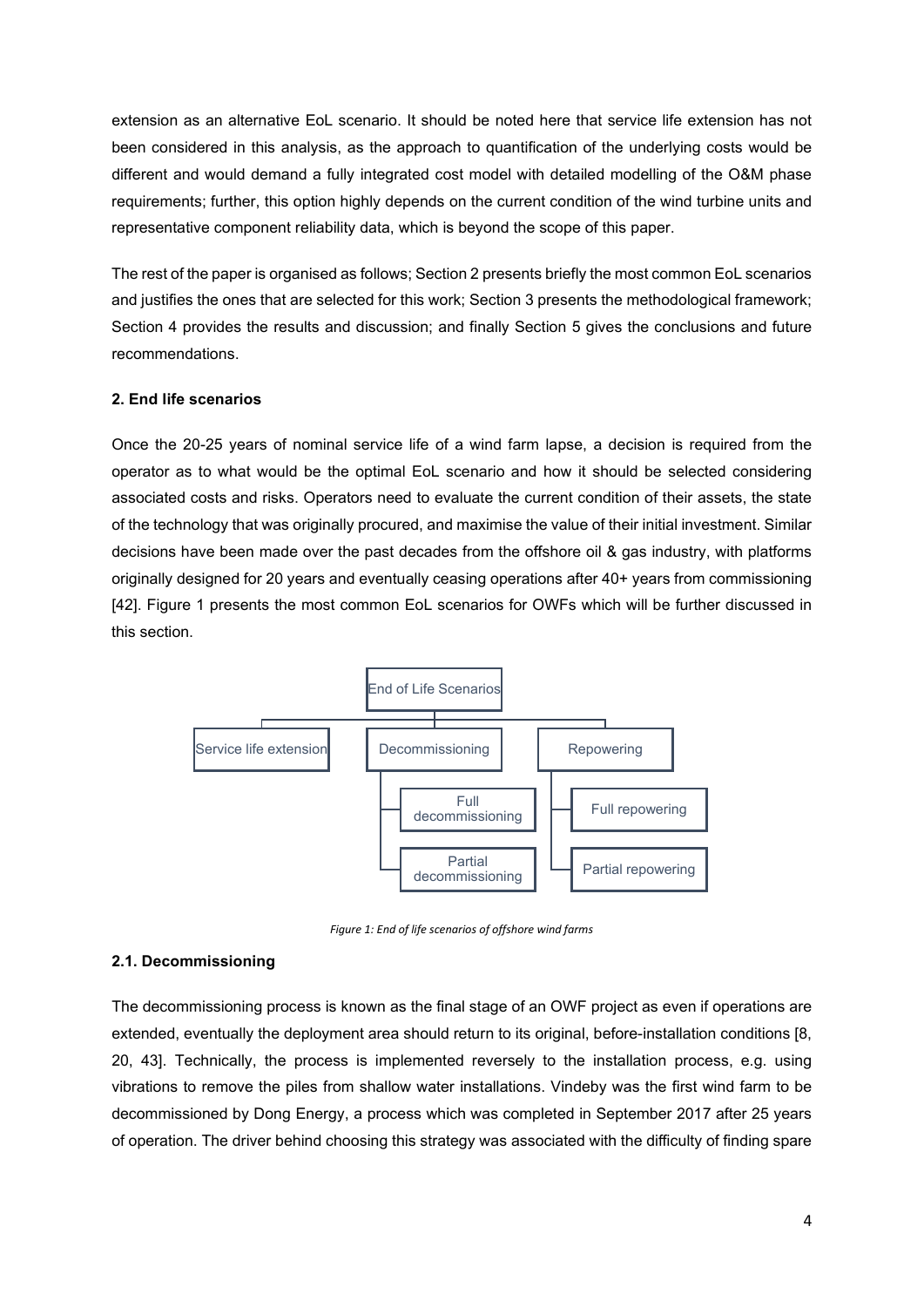parts as the technology was becoming obsolete and costs of repairs and upgrades were not sustainable [8, 20].

Planning of the decommissioning process is essential in order to reduce operational risks and reduction of costs. Weather and seabed conditions are crucial to this end. The type and number of foundations, capacity of the wind turbines and distance to port, are key factors influencing the process. Decommissioning starts with the turbine removal phase which includes disconnecting and deenergizing the wind turbine from the grid, dismantling of the blade, nacelle and tower [44] and transportation to shore for recycling or disposal, where appropriate. With respect to the foundation, two strategies can be considered: partial or full removal. The partial removal of the foundation can be done with external or internal cutting of the foundation, normally two metres below the mud line and is more relevant to heavy foundations deployed in deep waters. In this strategy, parts such as the cables and scour protection should be considered separately, taking into account the option that will cause the least disturbance to the environment [45, 46]. In full removal, the whole foundation is de-piled using vibrations and transferred to the port facilities on a barge.

### **2.2. Repowering**

Current practice has shown that core components of an OWF, such as cables, foundations and offshore substations, do not have a similar service life to the turbines. This implies that after 20 years, there can still be some capacity in the OWF and the cost of harvesting its value should be investigated before making EoL strategy selection decisions. It should be noted here that the high cost of the decommissioning process raises an additional argument in favour of delaying this process for as long as possible.

Repowering can be applied to the whole wind farm or part of it, potentially with more modern turbines of higher capacity [16]. New generation OWTs have the technology of direct drive without gearbox, which produces more energy with an average capacity of 6MW [2]. Reducing the weight of the nacelle, as well as component failures, reduce loads and operational costs and hence increase the profitability of the initial investment. Repowering provides the opportunity for the OWF operator to use the existing foundation as well as the original electrical system, commonly known as the balance of plant (BOP). Installing higher capacity WTs, as well as modifying some key components, such as drive trains or electronic equipment to improve their efficiency, will extend the operational life of the OWF with limited additional cost of installation [43, 47, 48]. It should be noted here, that the extent to which repowering can take place can often be restricted by the capacity of the offshore substation and cable infrastructure.

### **2.3. Service life extension**

Extending the life of assets is always an interesting option for OWF owners as they can continue to operate as usual, provided that they have sufficient information on the status of their integrity. Available data from monitoring schemes and inspection reports are a key requirement as the 20 years of operation often stipulates the design service life of major components, such as the drive train, and such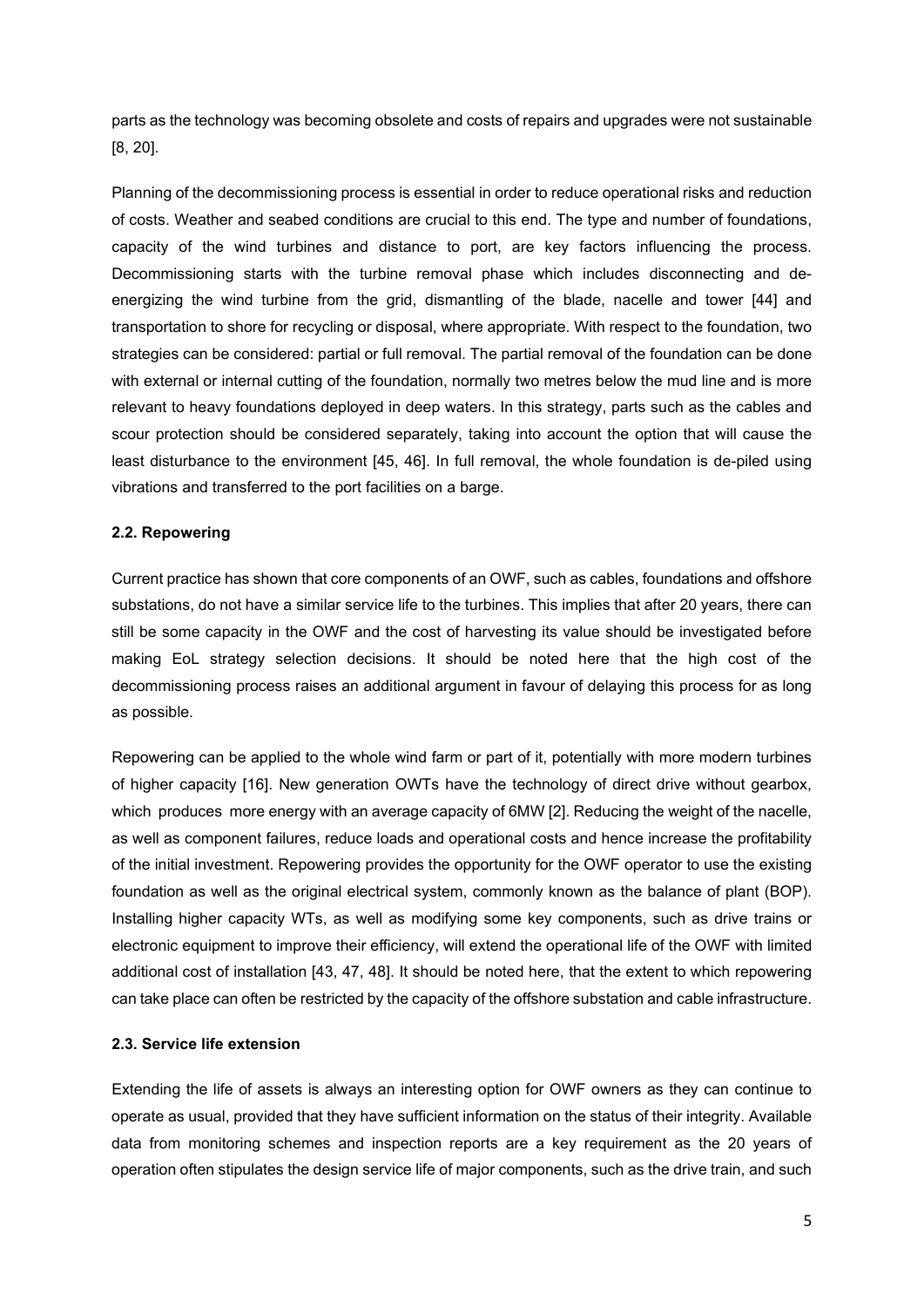repair or replacement activities bear significant costs to the operators; therefore, identifying the most critical parts such as the generator and blades could help reduce inspection and maintenance costs [49, 50]. Although operational data are not excessively available from operational wind turbines, it is expected that the failure rates and associated costs will increase during the second half of their service life and it is also anticipated that the costs for inspections, monitoring and maintenance will also increase during this latter part of their operation, and certainly within the extended period, especially related to the modification and replacement of critical components [51]. A failure mode-based, risk identification and evaluation exercise of the factors influencing operation and maintenance (O&M) costs are pertinent to optimizing service life extension strategies [7, 52, 53].

Service life extension can potentially add five or more years of additional operation, before deciding on repowering or decommissioning at the end of this period [16]. The rapid technological evolution of wind turbines' inspection and maintenance programmes and relevant certification schemes can enable service life extension, increasing the profits from existing OWFs with less investment [54, 55].

## **2.4. Boundaries of this study**

This research focuses on the techno-economic comparison of decommissioning and repowering with the latter option depending on a higher level assessment of the technology rather than a detailed integrity assessment, even at a unit level, which is required for the service life extension option. Consideration of service life extension requires evaluation of failure rates of maintenance-significant components, e.g. drive train components, along with their variance throughout the service life of the asset, which are difficult to retrieve considering the lack of data from operational wind farms. This information is not normally required to the same extent for a repowering strategy and also, considering that technology has significantly advanced since the first generation of wind farms, this paper focuses on repowering as a competitive EoL scenario.

## **3. Methodology**

### **3.1. Techno-economic analysis framework**

This section documents the framework for the techno-economic evaluation of the two EoL scenarios: the foundation of the specific features that are included in the analysis and the KPIs that will be investigated. As mentioned earlier, the results of this analysis are based on an existing technoeconomic model presented by Ioannou et al. [31], which also included a sensitivity analysis illustrating key influencing factors to standard KPIs, as presented in [Figure 2,](#page-6-0) while [Figure 3,](#page-6-1) presents in a flow chart the key concepts of the methodology developed in this research and how these will interact during the analysis.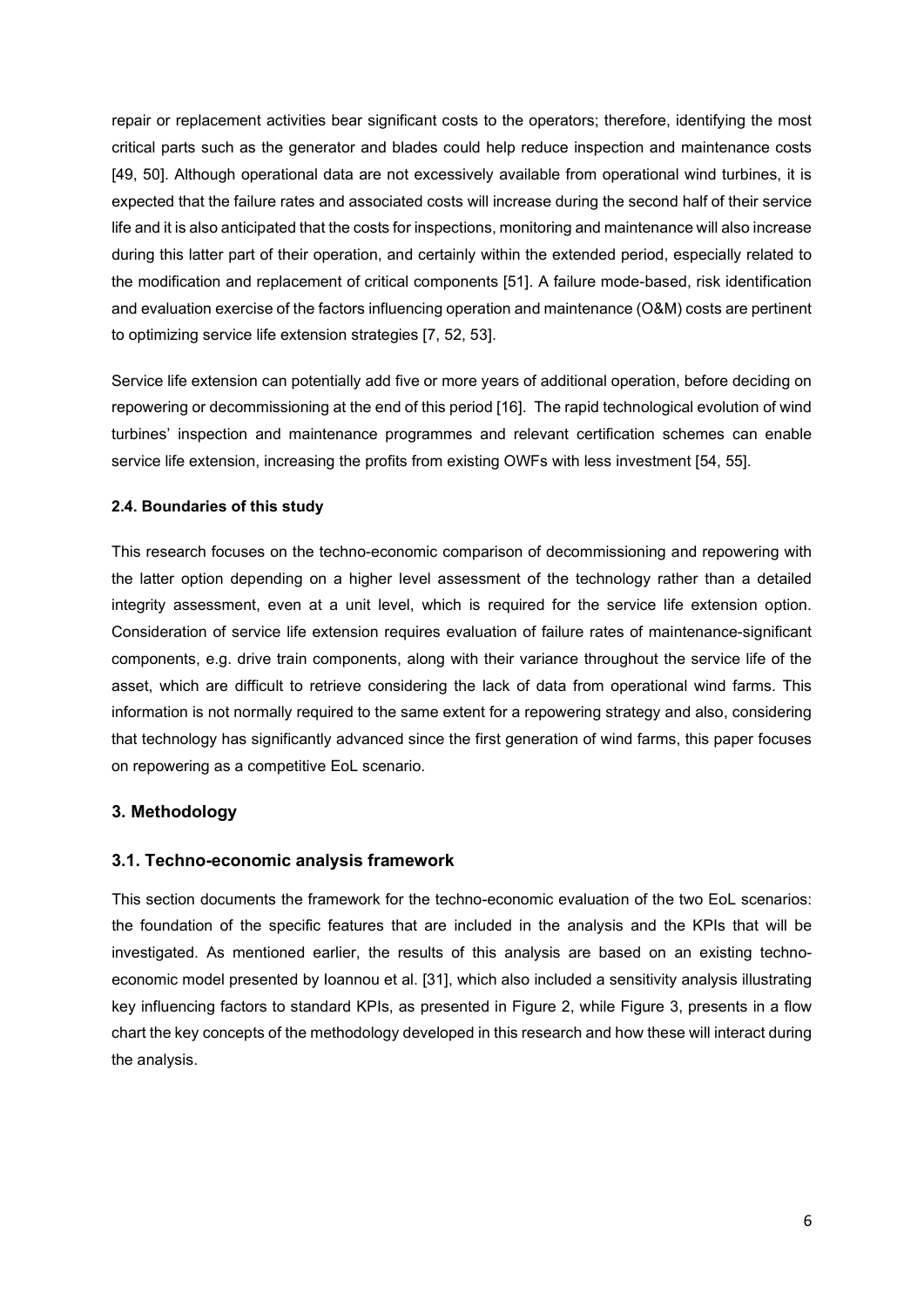



<span id="page-6-0"></span>

<span id="page-6-1"></span>The analysis starts with the definition of the EoL scenarios, which for this case are the concepts of repowering and decommissioning. Next, the KPIs will be selected, as presented in the following subsection. The core techno-economic analysis framework which was presented in [Figure 2](#page-6-0) is then extended, with the inclusion of the EoL module which will calculate the additional costs of each alternative, in addition to the initial CAPEX (capital expenditure), OPEX (operational expenditure), FinEx (financing expenditure) and OWF (offshore wind farm) modules. The developed EoL module based on the KPIs, as well as the role of energy production based on the whole life of the asset, provide the deterministic result of LCoE and it will stand as a basis for the stochastic expansion of the initial model. For this, once the stochastic variables have been determined, appropriate statistical properties are assigned, together with the number of simulations that will run for the Monte Carlo Simulations (MCSs). Then, following an iterative algorithm, the KPIs are calculated and the results are expressed in the form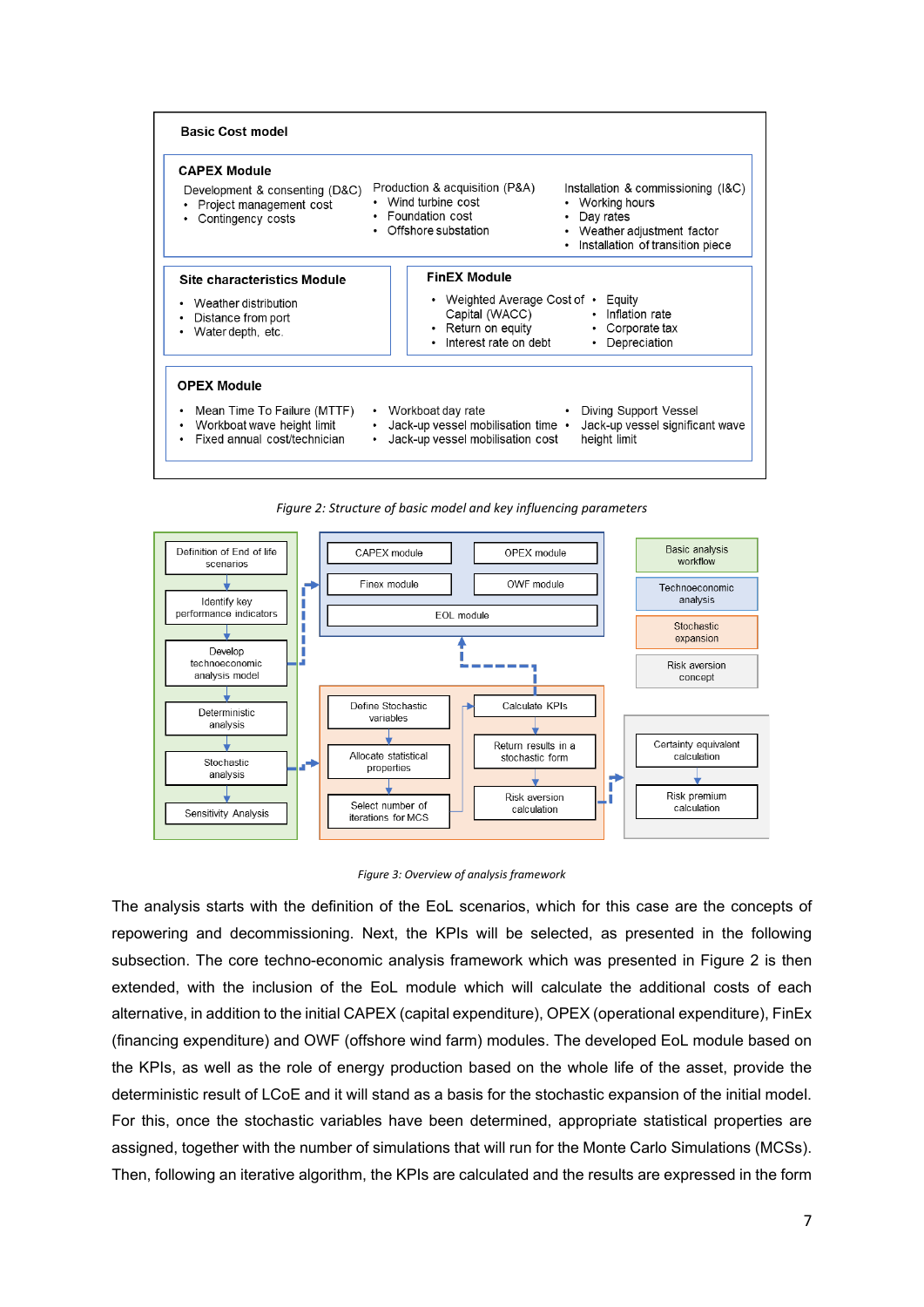of histograms which will allow the risk aversion parameters to be calculated. Once this has been completed, a sensitivity analysis will take place, to determine the impact of key variables on the selected KPIs.

### **3.2. Key performance indicators**

#### **3.2.1. Levelized Cost of Energy**

The levelized cost of electricity considers the costs and power output throughout the whole life of an energy asset. The global weighted average LCoE for offshore wind in 2018 has been estimated at \$0.127/kWh, according to IRENA [56]. For the accurate estimation of the cost of energy in this study, a high fidelity LCC analysis was performed, considering the different phases of the asset's development and operation: Development and Consenting (D&C), Production and Acquisition (P&A), Installation and Commissioning (I&C), Operation and Maintenance (O&M) and Decommissioning (DECOM).

The total levelized cost of electricity of the OWF can be calculated by levelling and discounting the investment as well as the O&M cost during its lifetime, and then dividing it by the annual electricity production technology [57]. Eq. (1) presents the fundamental definition of LCoE [58].

$$
LCoE \text{ ($\$/Wh$)} = \frac{\Sigma_{t=1}^T \frac{C_{tot,t}}{(1+r)^t}}{\Sigma_{t=1}^T \frac{AEP_t}{(1+i)^t}}
$$
(1)

where,  $C_{tot,t}$  is the total cost during year t (\$),  $AEP_t$  is the electricity production during year t (Wh), i denotes the discount rate and  $T$  represents the design life of the asset. The discount rate is identified based on the market value of both equity and debt, the so-called Weighted Average Cost of Capital. It is necessary to consider the project risk as well as the return yield. Discount rate has been identified as a key parameter affecting the LCoE value in various studies [31, 37, 38]. The equation of LCoE can be modified based on the type of analysis. The deprecation tax shield and salvage value at the end of the asset life should be considered in the total life cost of an asset.

To accurately predict the LCoE, a life cycle cost model of an OWF has been developed and the sensitivity of important parameters such as availability, distance to the shore and load factor were considered in [11]. For the purpose of this paper, the initial model is expanded considering the EoL costs for each option, and an additional stochastic functionality is added through MCSs in order to allow for the stochastic calculation of the KPIs. Similar applications of the integration of MCS to compare the LCoE has been presented for coal-fired power plants as well as the generation of natural gas [59–61]. Further, the LCoE of various sources of energy has been stochastically calculated based on MCS in [62]. Even though there are studies associated with the cost estimation of partial and full decommissioning, the literature review has indicated that there is no research associated with the detailed economic consideration of the EoL scenarios based on the whole life of the OWF [58].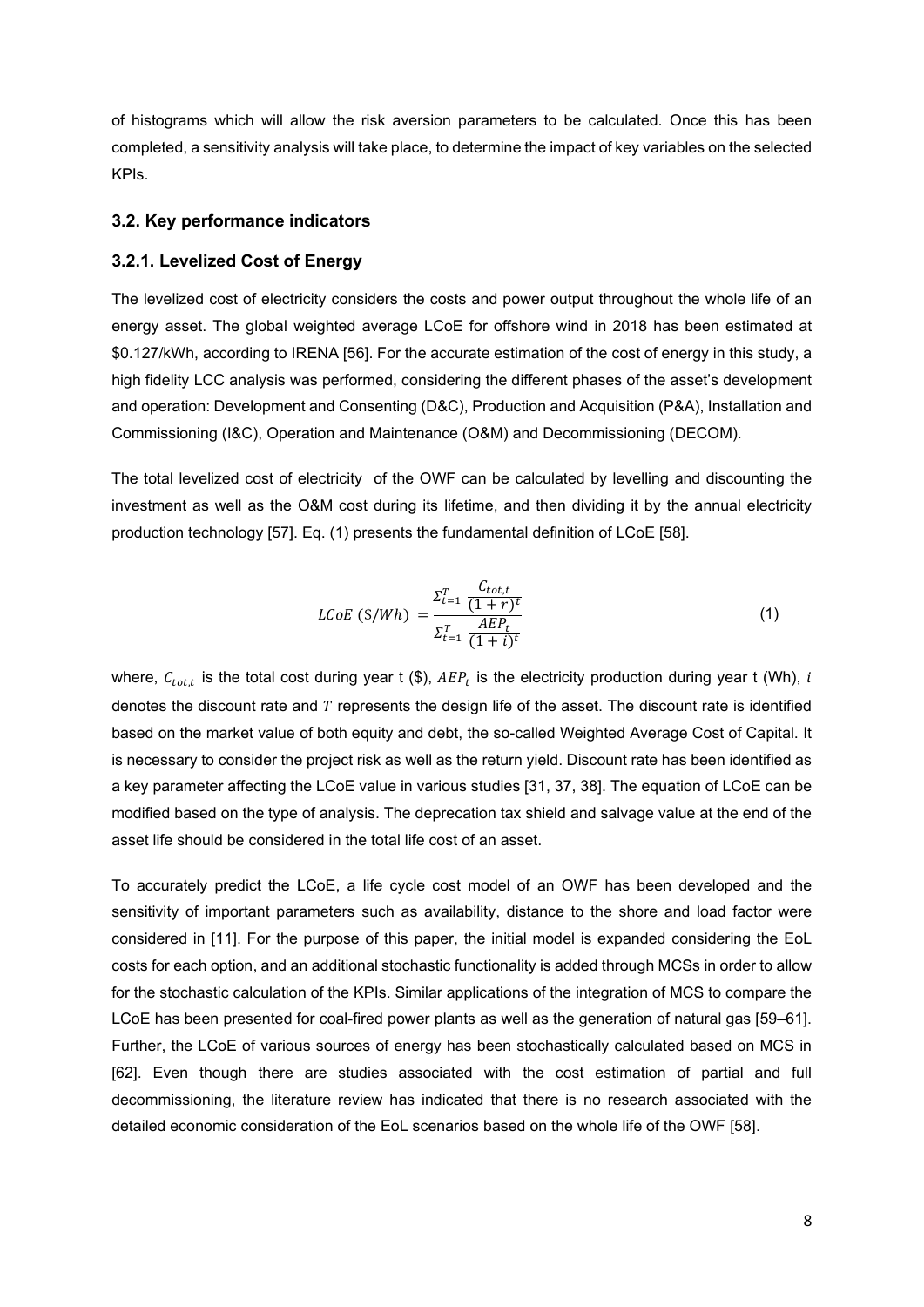Based on various methods to calculate the LCoE, this paper also considers the concept of net present value (NPV) based on summing the discounted capital, operational expenditure in each year of the OWF's life and the associated expenditure, which depends on the examined EoL scenarios, taking into account the actual value of money which considers the timing of the transactions, as shown in Eq. (2)

$$
NPV_{Total Cost} = \sum_{n=0}^{T} \frac{CAPEX_n + OPEX_n + DECOM}{(1+i)^n}
$$
 (2)

As mentioned above, to calculate LCoE, the discounted electricity output has to be estimated based on Eq. (3).

$$
NPV_{Yield} = \sum_{n=1}^{T} \frac{AEP_n}{(1+i)^n}
$$
\n(3)

As such, by dividing the NPV of the OWF lifetime cost shown in Eq. (1), into the NPV of produced energy in the OWT farm, the LCoE is calculated as:

$$
LCOE = \frac{NPV_{Total\;Cost}}{NPV_{Yield}} \tag{4}
$$

LCoE is calculated in this study parametrically based on the different EoL scenarios for fixed-bottom OWTs. The LCoE can be estimated separately for each case, considering respectively OPEX, CAPEX, decommissioning or repowering cost and expected yield of the OWF.

### **3.2.2. Capital expenditure (CAPEX)**

Capital expenditure covers the costs associated with the building and commissioning of the OWF. It is divided into three main categories: Development and consenting (D&C), Production and acquisition (P&A), Installation and commissioning (I&C). This is translated into the following equation:

$$
CAPEX = C_{P&A} + C_{D&C} + C_{I&C} \tag{5}
$$

It should be noted that in order to improve the accuracy of the cost consideration, several critical factors, such as geographical location and meteorological conditions, capacity factor, reliability, availability and accessibility of transportation, should be taken into consideration [63].

#### **3.2.3. Operational expenditure and maintenance (OPEX)**

The costs during the O&M phase are associated with planned and unplanned maintenance and account for interventions which aim to ensure safety and reliability as well as the continuous operation of the OWF. Operational costs further involve rental payments, insurance costs, and project management.

$$
OPEX = C_{repair} + C_{rent} + C_{insurance} + C_{Project\ management}
$$
 (6)

A detailed description of the key characteristics of O&M models and calculation tools can be found in [64], while multiple groups to date have proposed different approaches and have engaged in different comparative analyses [65–67].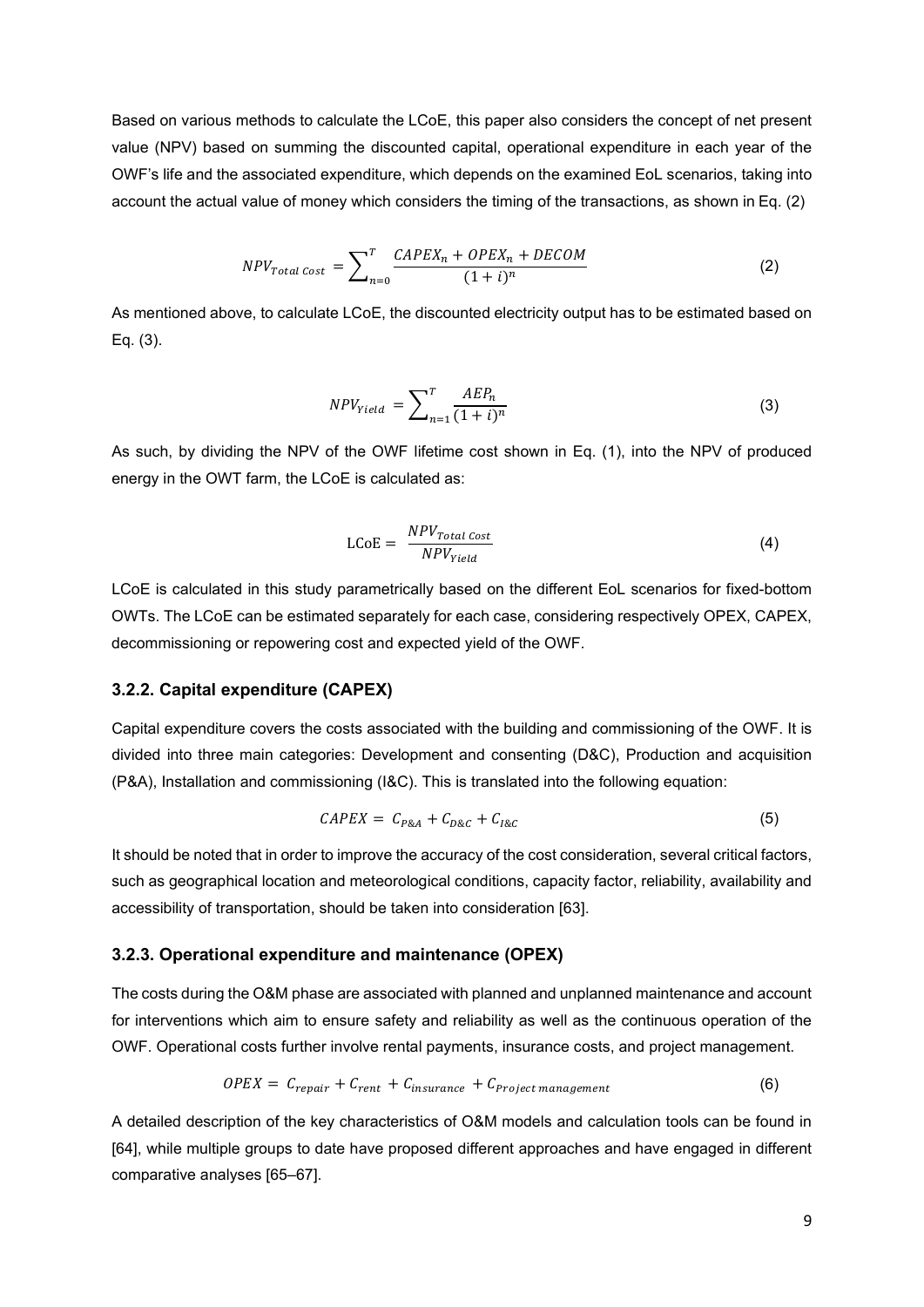#### **3.2.4. Decommissioning and disposal cost**

Decommissioning and disposal is the final stage of the wind turbine life cycle and is assumed to be the reverse of commissioning and installation processes. It covers the costs associated with the removal of the wind turbine (nacelle, tower, and transition piece) as well as the balance of the plant (foundations, scour protection, cables, and substations) ( $C_{Removal}$ ), site clearance  $C_{Site\,Clearance}$ , transportation to the disposal sites  $C_{fracization}$ , port preparation ( $C_{Port\, preparation}$ ), disposal process  $C_{Disposal}$ , and finally hiring vessels costs  $C_{Hirina\,vessels\,and\,personnel}$  [63]. The disposal process of an OWT depends on the waste management strategies and the main available disposal options include reuse, recycle, incineration with energy recovery and disposal in a landfill site [2].

$$
DECOM = C_{Removal} + C_{transportation} + C_{Disposal} + C_{site \text{ \textit{clearance}}}
$$
\n
$$
+ C_{Hiring \text{ \textit{pressels and personnel}} + C_{Port \text{ \textit{preparation}}}
$$
\n
$$
(7)
$$

For the purpose of this work, costs of full and partial decommissioning are calculated based on assumptions from [68]. More specifically, full decommissioning is assumed to be 30% more expensive than partial decommissioning and the ratio between partial decommissioning through internal and external cutting of the foundation is assumed to be 1.052. The difference between partial decommissioning through internal and external cutting is negligible, therefore the internal cutting of the foundation has been investigated in the subsequent parts of this work. In the case of decommissioning as the qualifying EoL strategy, the maximum value of T in  $NPV_{Total Cost}$  and  $NPV_{Yield}$  would be based on the nominal life of the asset, i.e. 20 years. The total duration of the decommissioning process itself is assumed to be one year at the end of the 20 years.

#### **3.2.5. Repowering Cost**

When assuming repowering as the EoL strategy, the Repowering Cost (REPOW) is estimated instead of DECOM. An assumed initial service life of 20 years is considered, after which the OWF will be repowered, in this case with a turbine of the same capacity. [Figure 4](#page-9-0) illustrates this strategy and the calculation of LCoE for each part of the asset life in the repowering case. The maximum value of time  $T_1$  in  $NPV_{Total Cost}$  and  $NPV_{yield}$ , which are the main parameters of  $LCOE_1$ , would be based on the nominal life of the asset which in this case is assumed to be 20 years. The total duration of the repowering process is assumed to be one year added at the end of the nominal service life of the asset. In the case of asset life extension for a further 20 years, the LCoE would be assumed for the next 20 years  $(T_2)$ , which is denoted as  $LCOE_2$ .

<span id="page-9-0"></span>

*Figure 4: Repowering Strategy for an OWF*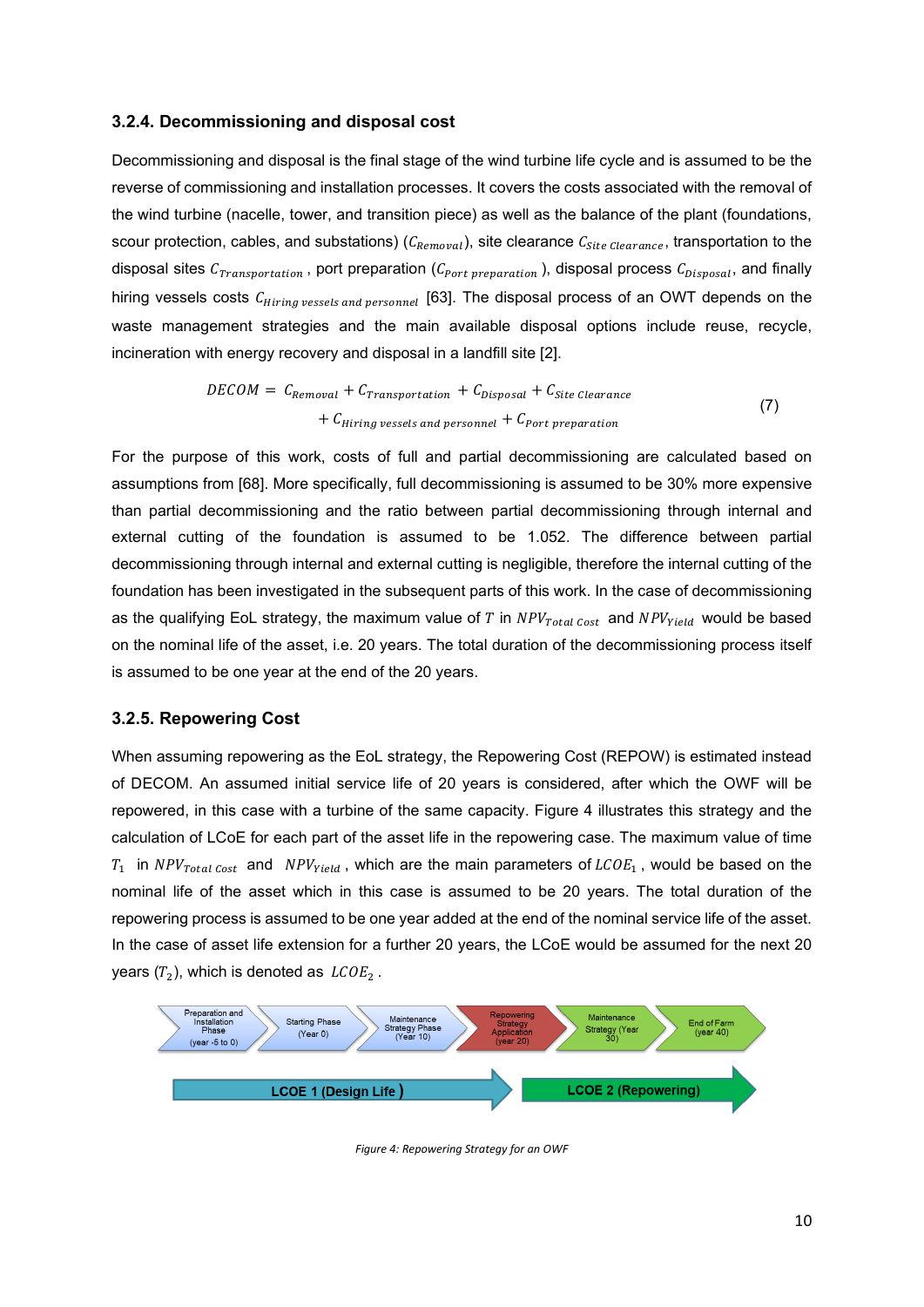The costs of the repowering process of OWFs with same capacity turbines include the cost of removing the current wind turbine  $(C_{Removal})$ , transportation  $(C_{Transportion})$ , disposal  $(C_{Disposal})$ , new wind turbine acquisition  $(C_{NewWT})$ , hiring vessels and personnel  $(C_{Hirina\,vessels\,and\,personel})$ , operation  $(C_{operation})$ and maintenance  $(C_{Maintename})$ , as shown below:

$$
REDOW = C_{Removal} + C_{Installation new WT} + C_{NewWT} + C_{operation} + C_{Maintenance}
$$
 (8)

## **3.2.6. Energy production**

The amount of energy produced depends on the technology type, capacity factor and the system scale. Energy performance is a key factor to compute the LCoE during the life of the wind farm. The capacity factor (CF) plays a crucial role in the energy performance estimation and is defined as the ratio of the real energy production to the maximum potential energy outcome. OWF reliability would influence the capacity factor indirectly, implying that a higher capacity of power plant would reduce the LCoE; however, it is important to consider the demand for energy from the power plant. To calculate the annual energy production (AEP) of the OWF, different power curve modelling techniques can be implemented [69]:

$$
P_S(v) = \frac{1}{2} \rho \pi R^2 C_{p,max} v^3
$$
 (9)

where,  $\rho$  is the density of air (1.225kg/m<sup>3</sup>), R is the radius of the rotor,  $C_{p,max}$  is the coefficient of the maximum effectiveness of power, and  $v$  is the instantaneous wind speed. The simulated power curve,  $P_{sim}(v_a)$ , is based on the mean wind speed as shown in Eq. (10). The  $P(v, v_a)$  shows the probability distribution of wind speed, based on the turbulence intensity factor and  $v_a$  [70, 71].

$$
P_{sim}(v_a) = \int\limits_0^\infty P_S(v) P(v, v_a) dv \tag{10}
$$

The AEP of the wind farm can then be calculated as:

$$
AEP = Z (1 - \eta_w) h \eta_A \int_{0}^{\infty} P_W(v_a) P_{sim}(v_a) d_{v_a}
$$
 (11)

where, Z is the number of turbines, h is the number of hours in a year,  $\eta_w$  represents the factor accounting for wake losses,  $\eta_A$  is the availability of the wind farm and  $P_w(v_a)$  signifies the Weibull distribution as a function of  $v_a$ . The AEP is assumed to be constant in this study. The net AEP, which is computed based on these inputs, is 1,734,792 MWh/year.

#### **3.3. Stochastic expansion of the techno-economic model**

As mentioned earlier, the input variables of the LCoE are often characterised by considerable uncertainties, which deterministic models are not able to handle systematically. Even adopting a scenario analysis including the assumption of upper and lower inputs for each variable, distinguishing conservative/unconservative scenarios for LCoE, this approach would not be able to support decisions under uncertainty. Therefore, to achieve a meaningful assessment, a systematic approach should be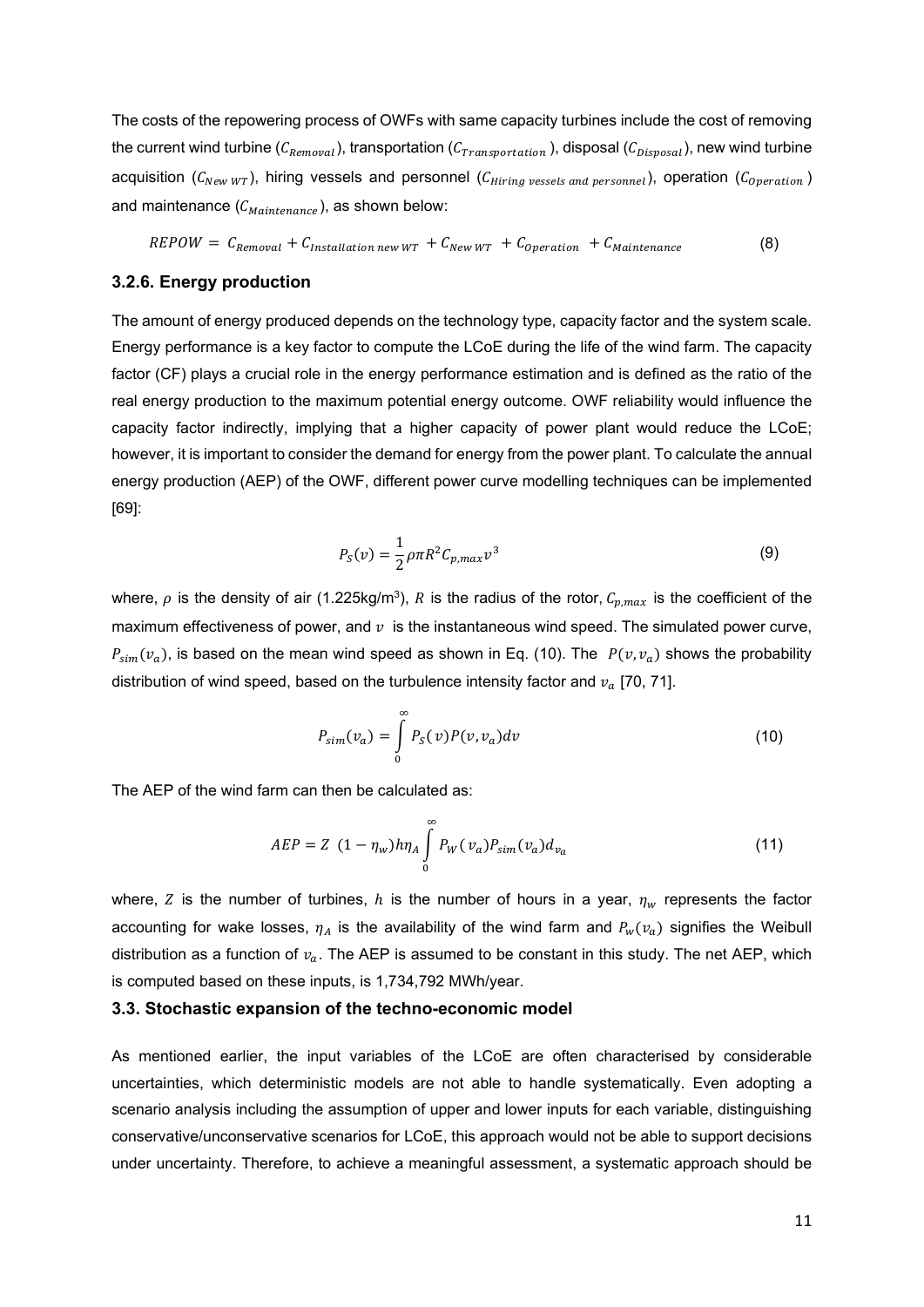considered in order to quantify the cumulative impact of these uncertainties. Based on reviewing KPIs, the uncertain variables with significant impact on the LCoE can be modelled stochastically and then MCS can be employed to compute the LCoE through a joint probability distribution histogram. The MCS approach generates sets of inputs of the stochastic values which feed an iterative calculation loop of calculating output KPIs through the deterministic model. This approach can efficiently consider multiple stochastic variables; however, it becomes inefficient when calculating low probabilities of failure. Estimating LCoE through a stochastic analysis has proved to be more insightful than a deterministic approach since, instead of returning a deterministic value with limited context, it can provide an LCoE value with an associated confidence interval (CI).

The result as a stochastic distribution provides an opportunity for a quantitative analysis of the risk or uncertainty in comparison to average LCoE. The constant in relation to the risk aversion utility function is implemented in this research based on [72] and [62] to calculate the certainty equivalent of LCoE for each EoL scenario. The certainty equivalent indicates a fixed value of LCoE which the decision maker should be indifferent towards, relative to the uncertain LCoE that they face. Moreover, the uncertainty or risk premium (RP) indicates the amount of money that should be paid to reduce the uncertainty and is used as a method to monetize the risk of investment in terms of an uncertain outcome. To calculate a certainty equivalent LCoE for each EoL scenario, it is necessary to find the uncertainty or RP. Eq. (12) shows RP as function of risk aversion of LCoE,  $r$  as the number of iterations and the gamma value  $\gamma$ . The LCoE value is obtained based on each iteration within the MCS.

It is assumed that a gamma  $\gamma$  coefficient of relative risk aversion, equal to 2, is used in the analysis. The case of a more risk averse decision maker may be modelled through increasing the value of gamma [62]. After computing the RP for each EoL scenario, Eq. (13) is implemented to calculate the certainty equivalent  $C_{ea}$ .

$$
RP = \frac{\sum_{i}^{r} LCOE}{r} - \left(\frac{\sum_{i}^{r} \frac{(LCOE)}{1 - \gamma}}{r} \times (1 - \gamma)\right)^{(1 - \gamma)}
$$
(12)

$$
C_{eq} = \frac{\sum_{i}^{r} LCOE}{r} + RP
$$
\n(13)

The relative risk aversion is assumed to be constant due to being positive as well as decreasing the utility function of the LCoE. The higher certainty equivalent would be based on the higher risk aversion and the RP.

### **4. Results**

### **4.1. Case Study**

This section presents the assumptions and characteristics used in this paper, aiming to refer to a realistic but hypothetical OWF deployed in UK waters. The cost of labour and vessels, environmental conditions, wind turbine, monopile foundation and the capacity of the wind turbine are assumed to be the same as in [31], which is the basis of this study, and account for a 504 MW wind farm capacity, with a nominal service life of 20 years, five years of construction time, availability between 92.2-92.5% and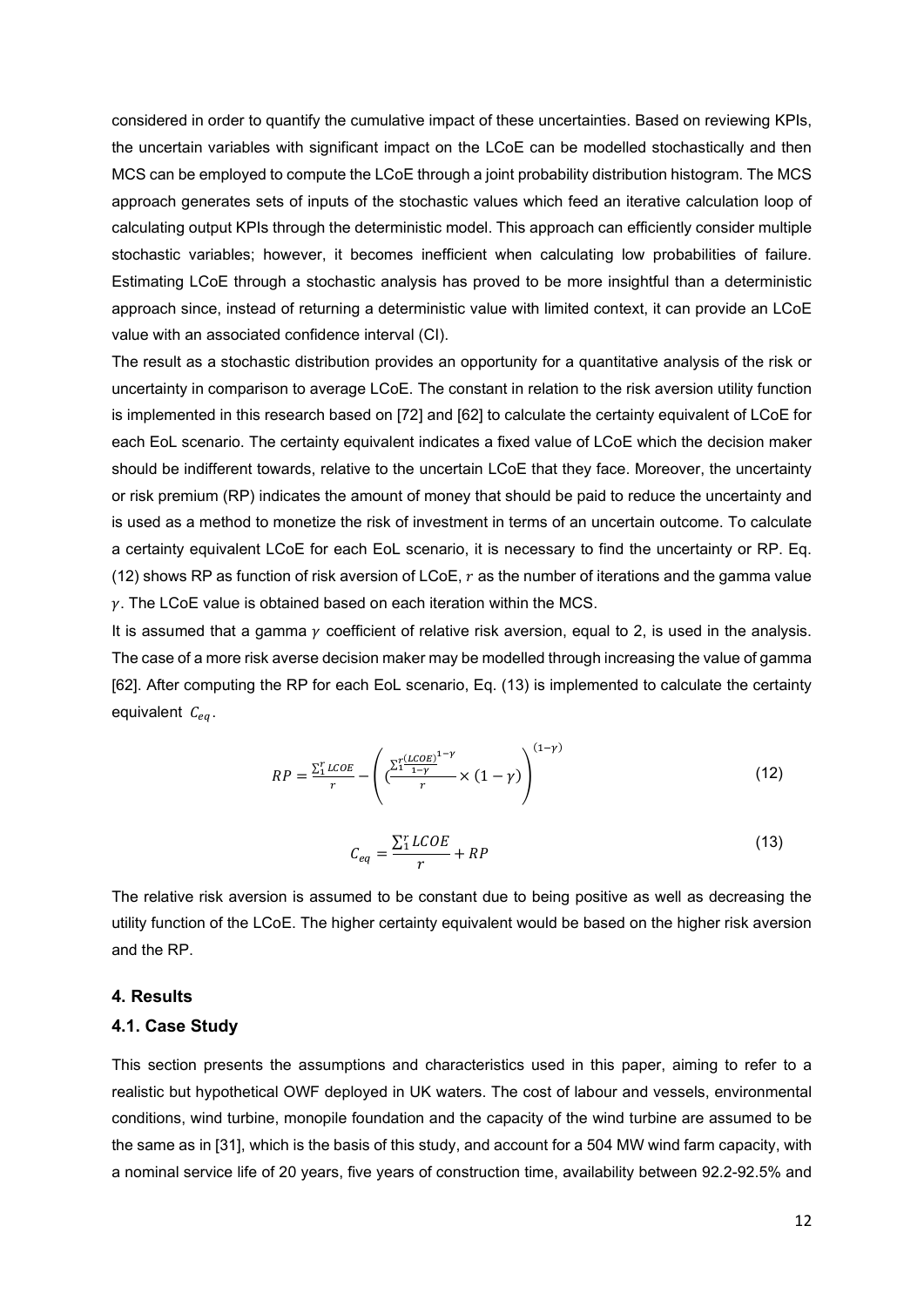an interest rate of 8%. The distance to the port is assumed to be 36 km, water depth 26 m, and the turbine characteristics are as follows: Rotor diameter 107 m, Hub height 77.5 m, Pile diameter 6 m, Rated power 3.60 MW, Cut-in speed 4 m/s and Cut-out speed 25 m/s. The key assumptions with respect to CAPEX (k£) and OPEX (k£/y) are presented in [Tables 1](#page-12-0) and 2. The reader is referred to [31] for the detailed methods and data that are utilised for the estimation of each field of the table; this information is not presented here in order to avoid repetition.

<span id="page-12-0"></span>

| <b>Total D&amp;C costs</b>    | 205,750   | <b>Total I&amp;C costs</b>                                        | 305,742 |
|-------------------------------|-----------|-------------------------------------------------------------------|---------|
| Project management cost       | 42,327    | Installation of wind turbines (tower, hub,<br>nacelle and blades) | 62,619  |
| Legal cost                    | 16,698    | Installation cost of foundations                                  | 102,224 |
| Environmental surveys<br>cost | 19,162    | Installation cost of cables                                       | 115,070 |
| Engineering cost              | 1,144     | Installation cost of substation                                   | 3,991   |
| Contingency cost              | 126,419   | Installation cost of scour protection                             | 873     |
| <b>Total P&amp;A costs</b>    | 1,040,230 | Insurance cost during installation                                | 20,966  |
| Wind turbine cost             | 546,056   | <b>Total O&amp;M costs</b>                                        | 56,597  |
| Foundation cost               | 212,699   | Repair cost                                                       | 28,403  |
| Cables cost                   | 120,525   | Rent cost                                                         | 5,040   |
| Offshore substation (x2)      | 121,337   | Insurance cost                                                    | 7,338   |
| Onshore substation            | 30,334    | Project management cost                                           | 15,816  |
| SCADA cost                    | 9,278     |                                                                   |         |

| Table 1: CAPEX (k£) and OPEX (k£/y) estimation in OWF |  |  |  |  |
|-------------------------------------------------------|--|--|--|--|
|                                                       |  |  |  |  |

| The total cost of Repowering process | 707,035 |
|--------------------------------------|---------|
|                                      |         |
| Turbine cost                         | 546.056 |
| Removal cost                         | 41,763  |
| Installation cost                    | 62,619  |
| Operation and maintenance            | 56,597  |

## **4.2. Deterministic analysis result**

LCoE is calculated parametrically in order to allow multiple iterations to run in an efficient way. Results for the three scenarios that have been studied in this work, are presented in a stack bar chart in [Figure](#page-13-0)  [5.](#page-13-0) It is indicated that the repowering option has the lowest LCoE compared to the other scenarios. The output reduction of energy of the OWF after the installation is  $1.6 \pm 0.2\%$  for each year [73]. The repowering strategy provides the opportunity to the owner of the wind farm to improve the efficiency of energy production by avoiding further energy losses with less investment cost (reduction of the maintenance cost, installation cost as well as existing current structure). More specifically, for the case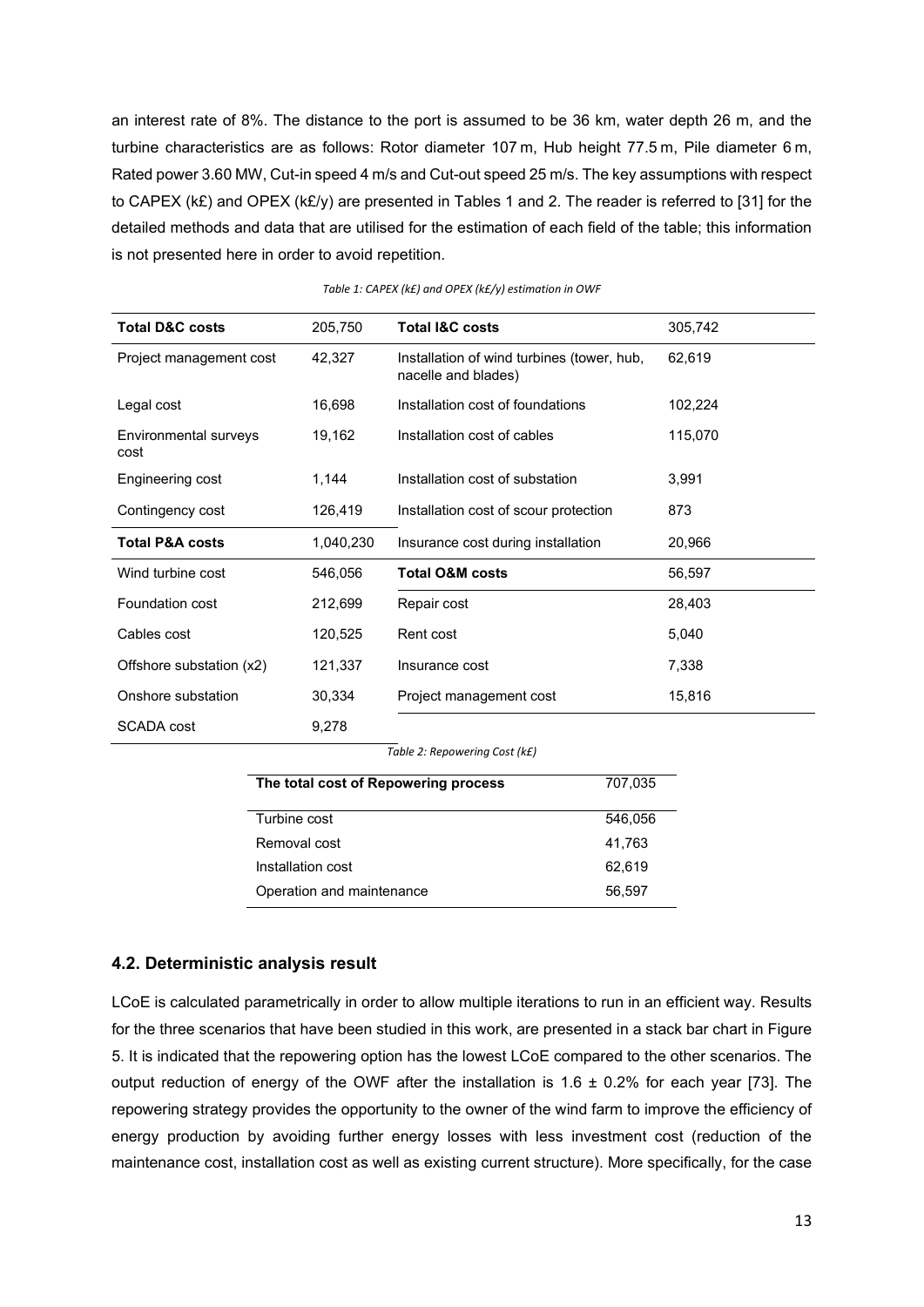where the same capacity of wind turbine is selected, the recalculated LCoE, which accounts for after the end of the nominal service period, becomes 65.8 £/MWh. The repowering strategy would reduce the LCoE of the OWF by nearly 35% compared to partial decommissioning and 36.5% compared to full decommissioning.



*Figure 5: Estimated LCoE for EoL scenarios investigated*

### <span id="page-13-0"></span>**4.2. Stochastic analysis result**

Following the expansion of the deterministic model to account for uncertain inputs, a total of 100,000 iterations was executed considering the statistical properties listed in [Table 3.](#page-13-1) In the absence of real data, normally distributed variables were chosen; it should be noted, however, that the developed algorithm could equally easily treat statistical distributions of any type. A fixed CoV of 0.1 was chosen for this analysis. [Figure 6](#page-14-0) presents the probability normalized histograms of LCoE based on the different EoL scenarios which were investigated in this exercise.

| Variable                         | <b>Distribution</b> | Characteristic values               |
|----------------------------------|---------------------|-------------------------------------|
| D&C costs (£000s/MW)             | Normal              | $\mu = 205,750, \sigma = 20,575$    |
| P&A costs (£000s/MW)             | Normal              | $\mu = 1,040,229, \sigma = 104,022$ |
| Total I&C costs (£000s/MW)       | Normal              | $\mu = 305,742, \sigma = 30,574$    |
| O&M costs (£000s/MW/yr)          | Normal              | $\mu = 56,597, \sigma = 5,659$      |
| Repowering process $Cost(E)$     | Normal              | $\mu = 707,035, \sigma = 70,703$    |
| Full Decommissioning Cost (£)    | Normal              | $\mu = 159,718, \sigma = 15,971$    |
| Partial Decommissioning Cost (£) | Normal              | $\mu = 122,860, \sigma = 12,286$    |

<span id="page-13-1"></span>*Table 3: Mean values and standard deviations of variables*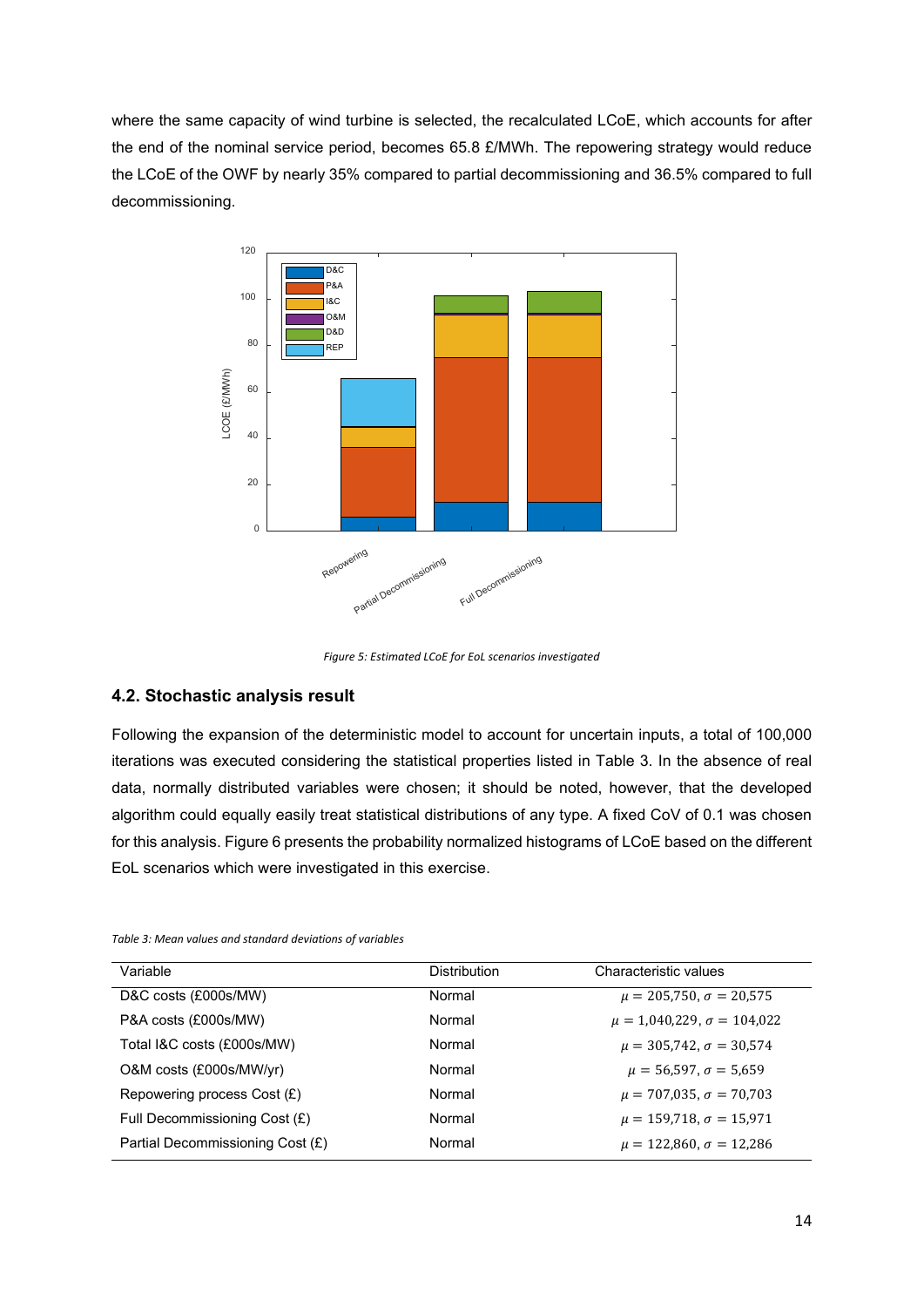

*Figure 6: Stochastic assessment of LCoE: (a) Repowering, (b) Partial decommissioning, (c) Full decommissioning*

<span id="page-14-0"></span>For the case of repowering, the mean value for LCoE is £68.4/MWh and is bound within a 90% CI from values £55-£84.3/MWh based on 20 years' additional service life. Similarly, for partial decommissioning, the mean value is £102/MWh and in the 90% CI within values of £82.3-127.6/MWh. Finally, the mean value for the case of full decommissioning is £105.2/MWh and in the 90% CI within values £84.3- 130.2/MWh. The variance of repowering ( $\sigma = 8.99$ ) is smaller compared to the others ( $\sigma = 13.94$  and  $\sigma = 14.12$  respectively) showing that the LCoE values are grouped closely around the mean (expected value). It can be observed that the results between partial and full decommissioning are very close to each other.

### **4.3. Sensitivity analysis**

Due to the parametric nature of the model, a sensitivity analysis is performed in order to qualify the highest contributors to the stochastic calculation of LCoE. These factors are classified into the cost categories presented in section 3. Results are presented in a series of tornado plots in [Figure 7](#page-15-0) where inputs (influencing factors) are ranked accordingly. More specifically, for the repowering option, energy yield is found to have the highest impact followed by the discount rate and P&A costs. For partial decommissioning, energy yield again is found to be the prevailing option, followed by P&A and discount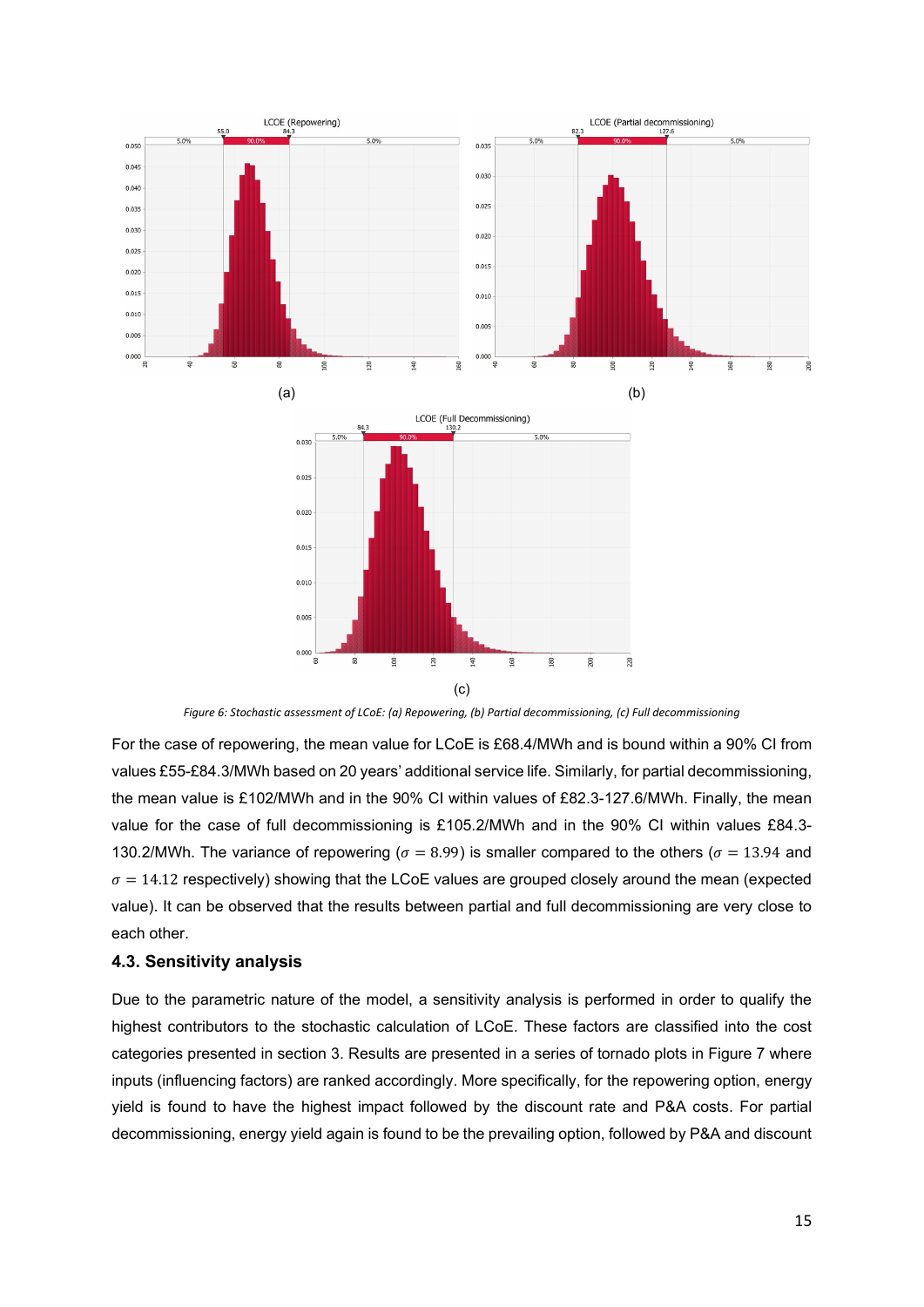rate, and finally for the full decommissioning, energy yield is again the prevailing factor followed by P&A and discount rate values.









(c)

<span id="page-15-0"></span>*Figure 7: Sensitivity analysis LCoE, (a) Repowering, (b) Partial decommissioning, (c) Full decommissioning*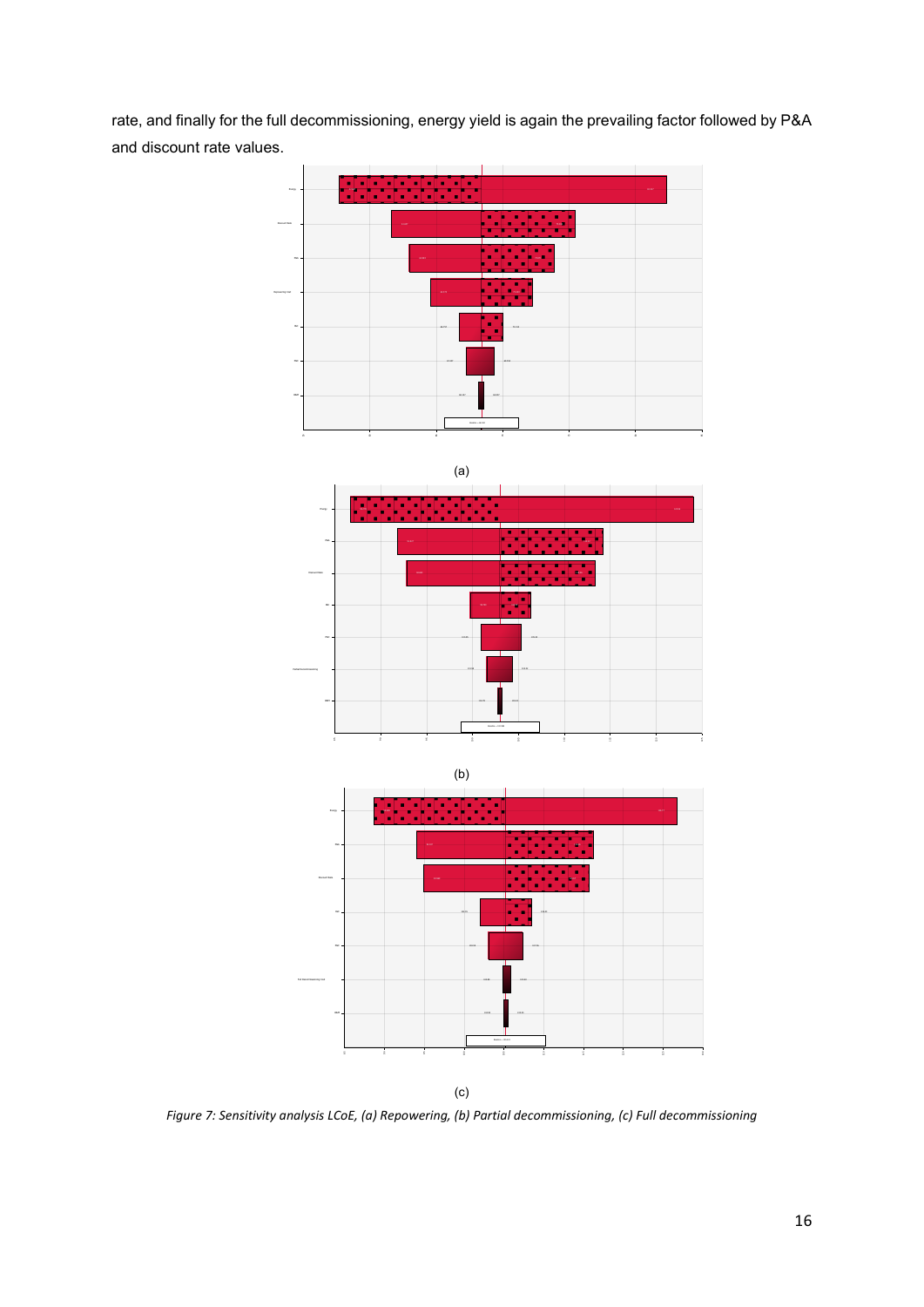#### **4.4. Risk aversion concept**

[Table 4](#page-16-0) presents the impact of LCoE variability on the risk averse decision maker. The uncertainty premium shows the amount of money that the decision maker must pay to reduce the uncertainty and shows the risk monetization of investment in the case of having an uncertain result. The distribution of LCoE based on various EoL scenarios was determined in the previous step. The wider distribution shows the higher uncertainty premiums and is calculated through  $C_{ea}$ . The certainty equivalent measures the price which the decision maker must pay due to being indifferent towards the related uncertainty. Repowering has the lowest RP and  $C_{eq}$  compared to the other options, with the amounts of 1.136 £/MWh and 69.821 £/MWh respectively.

| End Life Scenarios      | RP (£/MWh) | $\frac{\sum_{i}^{r} LCOE}{r}$ (£/MWh) | $C_{eq}$ (£/MWh) |
|-------------------------|------------|---------------------------------------|------------------|
| Partial Decommissioning | 1.815      | 103.017                               | 104.832          |
| Repowering              | 1.136      | 68.685                                | 69.821           |

Full Decommissioning 1.823 105.254 107.077

<span id="page-16-0"></span>*Table 4: The and for EoL scenarios in OWT farm*

### **4.5. Discussion**

Results from the deterministic analysis clearly show that the option of repowering is the prevailing one as, although it involves the cost of acquisition of the new turbine and critical components, it has a reduced P&A cost compared to the decommissioning option. The results of the stochastic analysis reveal that the AEP and the energy yield parameter play a significant role in the calculation of LCoE across the different scenarios. This implies that these parameters should be evaluated as accurately as possible and at the same time underlying uncertainties should be reduced, narrowing the scatter around the expected values. The certainty equivalent indicates a fixed value of LCoE which the decision maker should be indifferent towards, relative to the uncertain LCoE that they face, while the RP indicates the amount of money that should be paid to reduce the uncertainty. Among the different options, repowering again performs better with a lower value of RP as well as certainty equivalent.

The decision of the most appropriate EoL scenario should be based on risk and techno-economic assessment and the proposed approach considers both factors. There are, however, practical issues that the decision maker should consider. For repowering, the actual capacity of the critical infrastructure should denote the extent that repowering can be realised, both in aspects of number of positions considered as well as the maximum capacity that can be accommodated by the offshore substation. Decommissioning should ensure that partial or full removal should be based on sound reasoning and the process should be optimized so as to reduce operations and hence associated costs. Although the decommissioning process is considered as part of the D&D stage, the specificities of an investment and associated assets, which account for the deployment location and integrity of the structures, should inform the final decommissioning plan.

### **5. Conclusions and recommendations**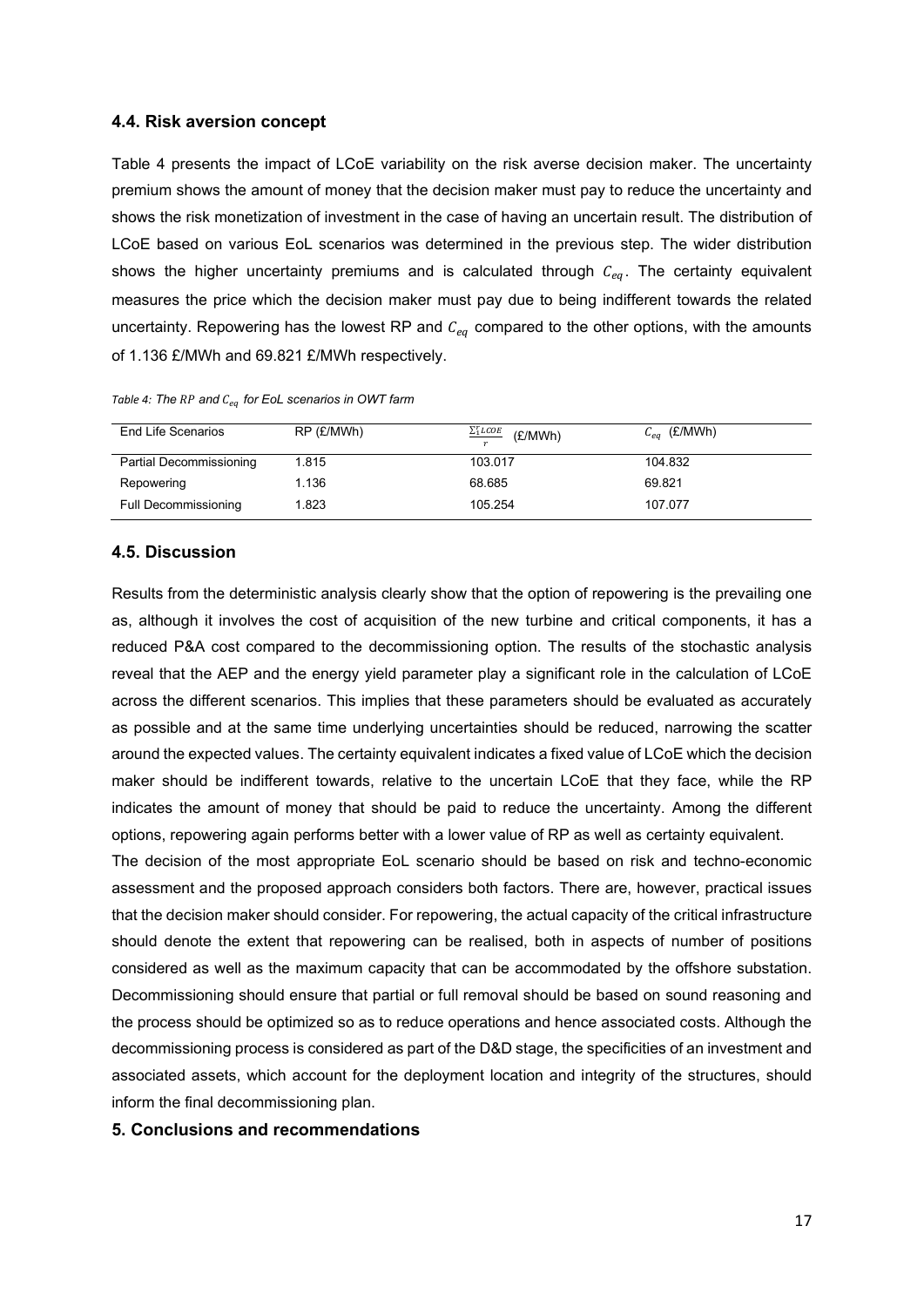In this study, repowering and decommissioning were investigated as possible EoL scenarios as OWFs approach the end of their nominal service life. The assessment is based on the extension of a technoeconomic model that accounts for the specific activities and costs related for each of the two options investigated. LCoE has been the KPI that has been used to evaluate the resultant cost of each alternative. In addition to the deterministic results that are produced through the analysis, the model was extended to systematically account for uncertain inputs and the concept of RP was employed to quantitatively evaluate the impact of the results to the decision maker. Based on the analysis, and for the parameters of the case study investigated, repowering was found to be the optimal EoL strategy. RP and  $C_{eq}$  were found to have the lowest value in the repowering option in comparison to other scenarios, therefore, the investor would need to pay less to eliminate the risk of the investment.

This work benefits from high fidelity cost modelling for the assessment of the two scenarios, taking into account key influencing factors contributing to cumulative costs, rather than informing decisions through a qualitative assessment. This topic is very timely as the number of wind turbines approaching the end of their nominal service life is rapidly growing. Limitations of this work are the restricted literature on the topic of the techno-economic assessment of EoL scenarios, the scarcity of data related to service life extension and decommissioning processes, and the lack of accurate reliability data which would allow consideration of further scenarios. To this end, and in order to further advance the proposed concept, a number of additional topics can be investigated towards creating a more holistic impact assessment model:

- The analysis can also include service life extension as an alternative scenario, through a fully integrated techno-economic model, and reliability failure data which are currently not available.
- More representative modelling of stochastic variables considering more data becoming available from the first full scale wind farms to be decommissioned can add further value to the current findings and in addition serve the purpose of validating this approach.
- Investigation of the sensitivity of each EoL alternative to key influencing factors related to deployment location, such as distance from port, water depth and wind shear, can provide useful insights towards the most relevant strategies.
- Finally, the assessment can be complemented with a multi-criteria assessment framework [74, 75] to account for further aspects which inform decision making, such as certification, residual risks, opportunity cost, etc.

## **Nomenclature**

 $P_{\text{sim}}(v_a)$ : simulated power curve  $P_w(v_a)$ : Weibull distribution as a function of  $v_a$  $C_{D&C}$ : Cost of Development and Consenting  $C_{Disposal}$ : Cost of disposal  $C_{Hirina \, vessels \, and \, personnel}$ : Cost of hiring vessels and personnel  $C_{I\&C}$ : Cost of Installation and Commissioning

D&C: Development and Consenting D&D: Decommissioning and disposal DECOM: Decommissioning costs EoL: End of life FINEX: Financial expenditure  $h$ : number of hours in a year I&C: Installation and Commissioning KPI: Key performance indicators LCC: Life cycle cost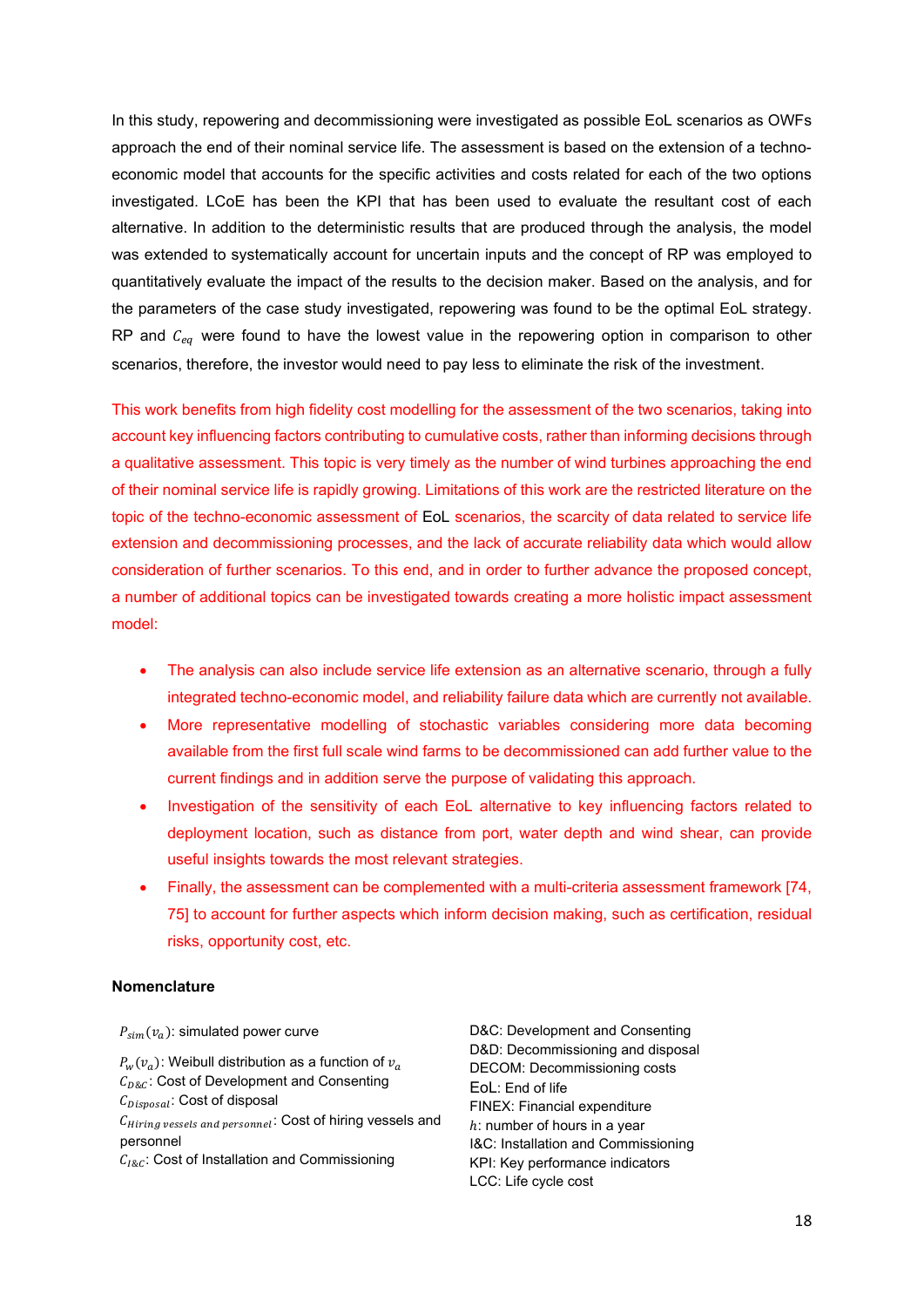$C_{Installation new WT}$ : Cost of new wind turbine installation  $C_{Maintanance}$ : Cost of maintenance  $C_{NewWT}$ : Cost of new with turbine acquisition  $C_{Operation}$ : Cost of operation  $C_{PRA}$ : Cost of Production and Acquisition  $C_{Port\ preparation}$ : Cost of port preparation  $C_{Project\ management}$ : Cost of project management  $C_{Removal}$ : Cost of removal  $C_{Site\;Clearance}$ : Cost of site clearance  $C_{Transformation}$ : Cost of transportation  $C_{ea}$ : Certain equivalent  $C_{insurance}$ : Cost of insurance  $C_{p,max}$ : coefficient of maximum effectiveness of power  $C_{rent}$ : Cost of rent  $C_{repair}$ : Cost of repair  $P(\nu, \nu_a)$ : probability distribution of wind speed  $\eta_A$ : availability of the wind farm  $\eta_w$ : factor accounting for wake losses CAPEX: Capital expenditure CF: Capacity factor LCoE: Levelized cost of energy MCDA: Multi-criteria decision analysis MCS: Monte Carlo Simulations NPC: Net present cost NPV: Net present value O&M: Operations and maintenance OPEX: Operational and maintenance expenditure OWF: Offshore wind farm OWT: Offshore wind turbine P&A: Production and Acquisition REPOW: Cost of repowering RP: Risk premium AEP: Annual energy production  $R:$  radius of rotor : Design life of the asset : number of turbines : Discount factor  $n$ : Years in operation  $r$ : number of iterations  $v:$  instantaneous wind speed  $\rho$ : density of air (1.225kg/m<sup>3</sup>)

**Ethical Approval:** Authors confirm that this research complies to ethical standards of scientific research. No additional formal ethical approval is required based on the nature of this research.

**Consent to Participate:** This research does not involve participation of humans in any way so a relevant consent is not applicable.

**Consent to Publish:** This work exclusively belongs to the authors and all of them have given their consent for publication.

**Authors Contributions:** Ali Jadali has executed the work and written the first draft of the paper, Anastasia Ioannou has developed the initial numerical model, Konstantinos Salonitis has reviewed and edited the manuscript, Athanasios Kolios has supervised the work, developed the conceptual methodology and prepared the manuscript for submission.

**Funding:** This work has not received funding from external sources.

**Competing Interests:** Authors report no competing interests.

CI: Confidence Interval CoV: Coefficient of variance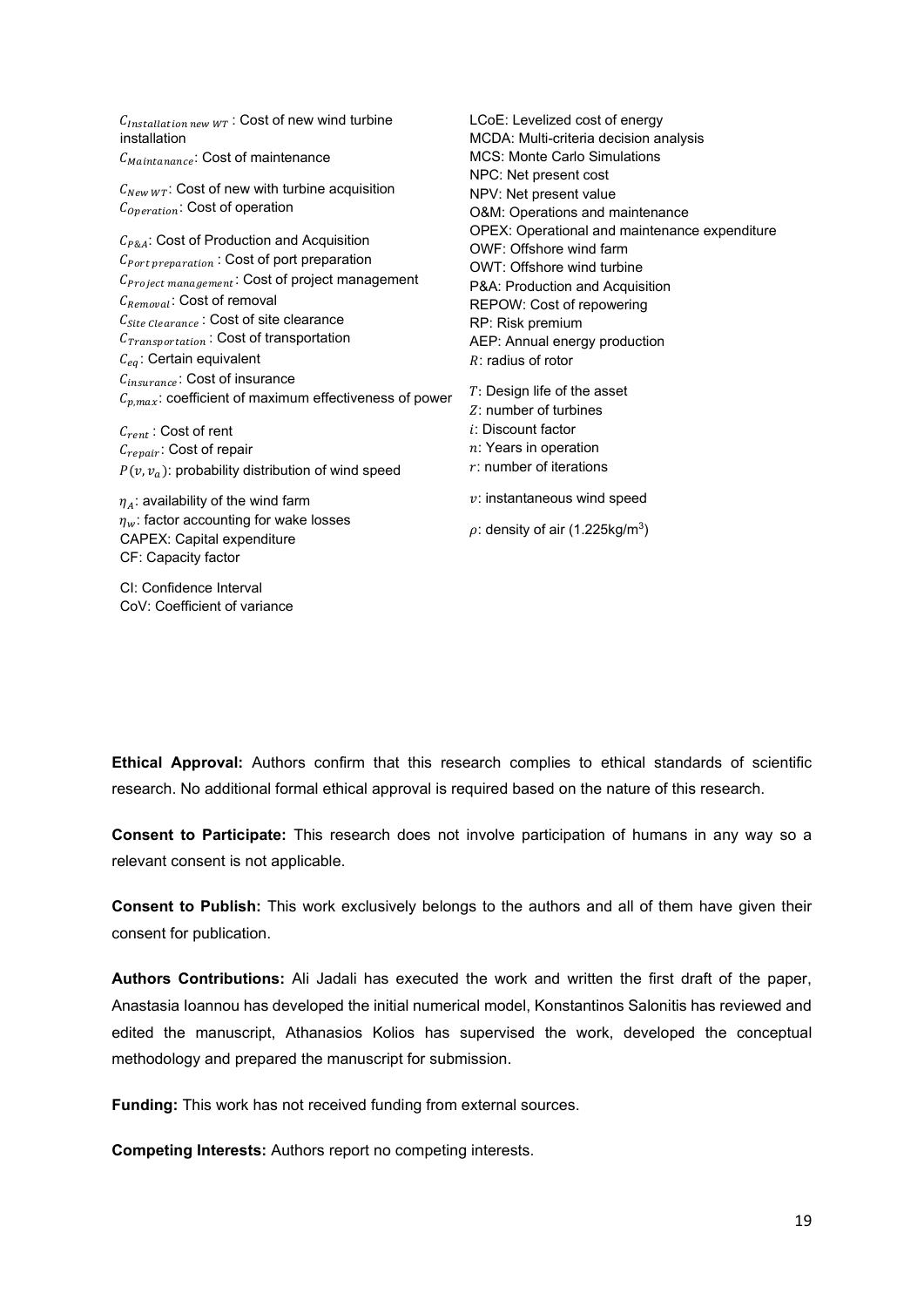**Availability of data and materials:** No data is associated with this paper.

### **References**

- 1. WindEurope (2019) Offshore Wind in Europe Key trends and statistics 2019. https://windeurope.org/about-wind/statistics/offshore/european-offshore-wind-industry-keytrends-statistics-2019/
- 2. Topham E, McMillan D, Bradley S, Hart E (2019) Recycling offshore wind farms at decommissioning stage. Energy Policy. https://doi.org/10.1016/j.enpol.2019.01.072
- 3. Kafuku JM, Saman MZM, Yusof SM, Mahmood S (2016) A holistic framework for evaluation and selection of remanufacturing operations: an approach. Int J Adv Manuf Technol 87:1571– 1584. https://doi.org/10.1007/s00170-016-8836-5
- 4. De Vin LJ, Ng AHC, Sundberg M, et al (2008) Information fusion for decision support in manufacturing: studies from the defense sector. Int J Adv Manuf Technol 35:908–915. https://doi.org/10.1007/s00170-006-0773-2
- 5. Lee SG, Lye SW, Khoo MK (2001) A Multi-Objective Methodology for Evaluating Product Endof-Life Options and Disassembly. Int J Adv Manuf Technol 18:148–156. https://doi.org/10.1007/s001700170086
- 6. Xu Y, Fernandez Sanchez J, Njuguna J (2014) Cost modelling to support optimised selection of End-of-Life options for automotive components. Int J Adv Manuf Technol 73:399–407. https://doi.org/10.1007/s00170-014-5804-9
- 7. Luengo M, Kolios A (2015) Failure Mode Identification and End of Life Scenarios of Offshore Wind Turbines: A Review. Energies 8:8339–8354. https://doi.org/10.3390/en8088339
- 8. Topham E, McMillan D (2017) Sustainable decommissioning of an offshore wind farm. Renew Energy 102:470–480. https://doi.org/10.1016/j.renene.2016.10.066
- 9. Fowler AM, Jørgensen A-M, Svendsen JC, et al (2018) Environmental benefits of leaving offshore infrastructure in the ocean. Front Ecol Environ 16:571–578. https://doi.org/10.1002/fee.1827
- 10. Judge F, McAuliffe FD, Sperstad IB, et al (2019) A lifecycle financial analysis model for offshore wind farms. Renew Sustain Energy Rev 103:370–383. https://doi.org/10.1016/j.rser.2018.12.045
- 11. Myhr A, Bjerkseter C, Ågotnes A, Nygaard TA (2014) Levelised cost of energy for offshore floating wind turbines in a life cycle perspective. Renew Energy 66:714–728. https://doi.org/10.1016/j.renene.2014.01.017
- 12. Gjødvad JF, Ibsen MD (2016) ODIN-WIND: An Overview of the Decommissioning Process for Offshore Wind Turbines. In: MARE-WINT. Springer International Publishing, Cham, pp 403– 419
- 13. Sun H, Yang H, Gao X (2017) Study on offshore wind farm layout optimization based on decommissioning strategy. Energy Procedia 143:566–571. https://doi.org/10.1016/j.egypro.2017.12.728
- 14. Beauson J, Brøndsted P (2016) Wind Turbine Blades: An End of Life Perspective. In: MARE-WINT. Springer International Publishing, Cham, pp 421–432
- 15. Lichtenegger G, Rentizelas AA, Trivyza N, Siegl S (2020) Offshore and onshore wind turbine blade waste material forecast at a regional level in Europe until 2050. Waste Manag 106:120– 131. https://doi.org/10.1016/j.wasman.2020.03.018
- 16. Hou P, Enevoldsen P, Hu W, et al (2017) Offshore wind farm repowering optimization. Appl Energy 208:834–844. https://doi.org/10.1016/j.apenergy.2017.09.064
- 17. Cabboi A, Segeren M, Hendrikse H, Metrikine A (2020) Vibration-assisted installation and decommissioning of a slip-joint. Eng Struct 209:109949. https://doi.org/10.1016/j.engstruct.2019.109949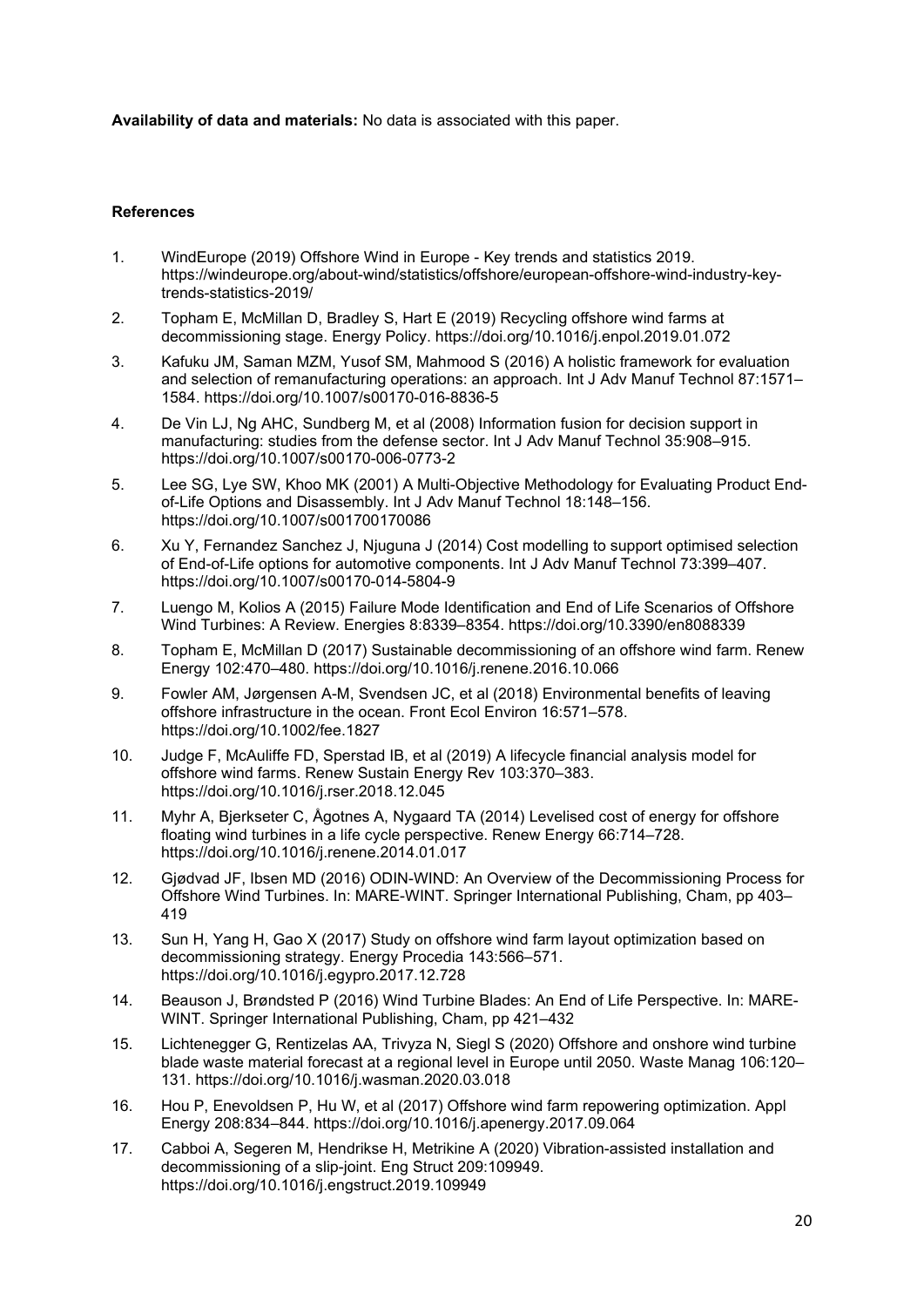- 18. Hinzmann N, Stein P, Gattermann J (2018) Decommissioning of Offshore Monopiles, Occuring Problems and Alternative Solutions. In: Volume 9: Offshore Geotechnics; Honoring Symposium for Professor Bernard Molin on Marine and Offshore Hydrodynamics. American Society of Mechanical Engineers
- 19. Topham E, Gonzalez E, McMillan D, João E (2019) Challenges of decommissioning offshore wind farms: Overview of the European experience. J Phys Conf Ser 1222:012035. https://doi.org/10.1088/1742-6596/1222/1/012035
- 20. Hou P, Enevoldsen P, Hu W, et al (2017) Offshore wind farm repowering optimization. Appl Energy. https://doi.org/10.1016/j.apenergy.2017.09.064
- 21. Himpler S, Madlener R (2014) Optimal timing of wind farm repowering: a two-factor real options analysis. J Energy Mark 7:3–34. https://doi.org/10.21314/JEM.2014.111
- 22. Sun H, Gao X, Yang H (2019) Investigation into offshore wind farm repowering optimization in Hong Kong. Int J Low-Carbon Technol 14:302–311. https://doi.org/10.1093/ijlct/ctz016
- 23. Bezbradica M, Kerkvliet H, Borbolla IM, Lehtimaki P (2016) Introducing multi-criteria decision analysis for wind farm repowering: A case study on Gotland. In: 2016 International Conference Multidisciplinary Engineering Design Optimization (MEDO). IEEE, pp 1–8
- 24. Safaei F, Tazi N, Chatelet E, Bouzidi Y (2019) Optimal Topology and Repowering Time for Offshore Wind Turbines. In: 2019 6th International Conference on Control, Decision and Information Technologies (CoDIT). IEEE, pp 1344–1349
- 25. Schweizer J, Antonini A, Govoni L, et al (2016) Investigating the potential and feasibility of an offshore wind farm in the Northern Adriatic Sea. Appl Energy 177:449–463. https://doi.org/10.1016/J.APENERGY.2016.05.114
- 26. De Prada Gil, Mikel , Domínguez-García JL, Díaz-González F, Aragüés-Peñalba M, Gomis-Bellmunt O (2015) Feasibility analysis of offshore wind power plants with DC collection grid. Renew Energy 78:467–477. https://doi.org/10.1016/J.RENENE.2015.01.042
- 27. Castro-Santos L, Filgueira-Vizoso A, Carral-Couce L, Formoso JÁF (2016) Economic feasibility of floating offshore wind farms. Energy 112:868–882. https://doi.org/10.1016/j.energy.2016.06.135
- 28. Satir M, Murphy F, McDonnell K (2018) Feasibility study of an offshore wind farm in the Aegean Sea, Turkey. Renew Sustain Energy Rev 81:2552–2562. https://doi.org/10.1016/j.rser.2017.06.063
- 29. Spinney PJ, Watkins GC (1996) Monte Carlo simulation techniques and electric utility resource decisions. Energy Policy 24:155–163. https://doi.org/10.1016/0301-4215(95)00094-1
- 30. Morthorst PE, Kitzing L (2016) Economics of building and operating offshore wind farms. In: Offshore Wind Farms: Technologies, Design and Operation. Elsevier Inc., pp 9–27
- 31. Ioannou A, Angus A, Brennan F (2018) A lifecycle techno-economic model of offshore wind energy for different entry and exit instances. Appl Energy 221:406–424. https://doi.org/10.1016/j.apenergy.2018.03.143
- 32. Offshore Wind Energy Cost Modeling: Installation and Decommissioning Mark J Kaiser, Brian Snyder - Google Books
- 33. Kaiser MJ, Snyder BF (2013) Modeling offshore wind installation costs on the U.S. Outer Continental Shelf. Renew Energy 50:676–691. https://doi.org/10.1016/j.renene.2012.07.042
- 34. Ruddell AJ (2010) 11 Flywheel energy storage technologies for wind energy systems A2 Kaldellis, J.K. BT - Stand-Alone and Hybrid Wind Energy Systems. In: Woodhead Publishing Series in Energy. Woodhead Publishing, pp 366–392
- 35. Ioannou A, Angus A, Brennan F (2018) Parametric CAPEX, OPEX, and LCOE expressions for offshore wind farms based on global deployment parameters. Energy Sources, Part B Econ Planning, Policy 13:281–290. https://doi.org/10.1080/15567249.2018.1461150
- 36. (2015) Projected Costs of Generating Electricity 2015 Edition
- 37. Ioannou A, Angus A, Brennan F (2017) Stochastic Prediction of Offshore Wind Farm LCOE through an Integrated Cost Model. Energy Procedia 107:383–389. https://doi.org/10.1016/j.egypro.2016.12.180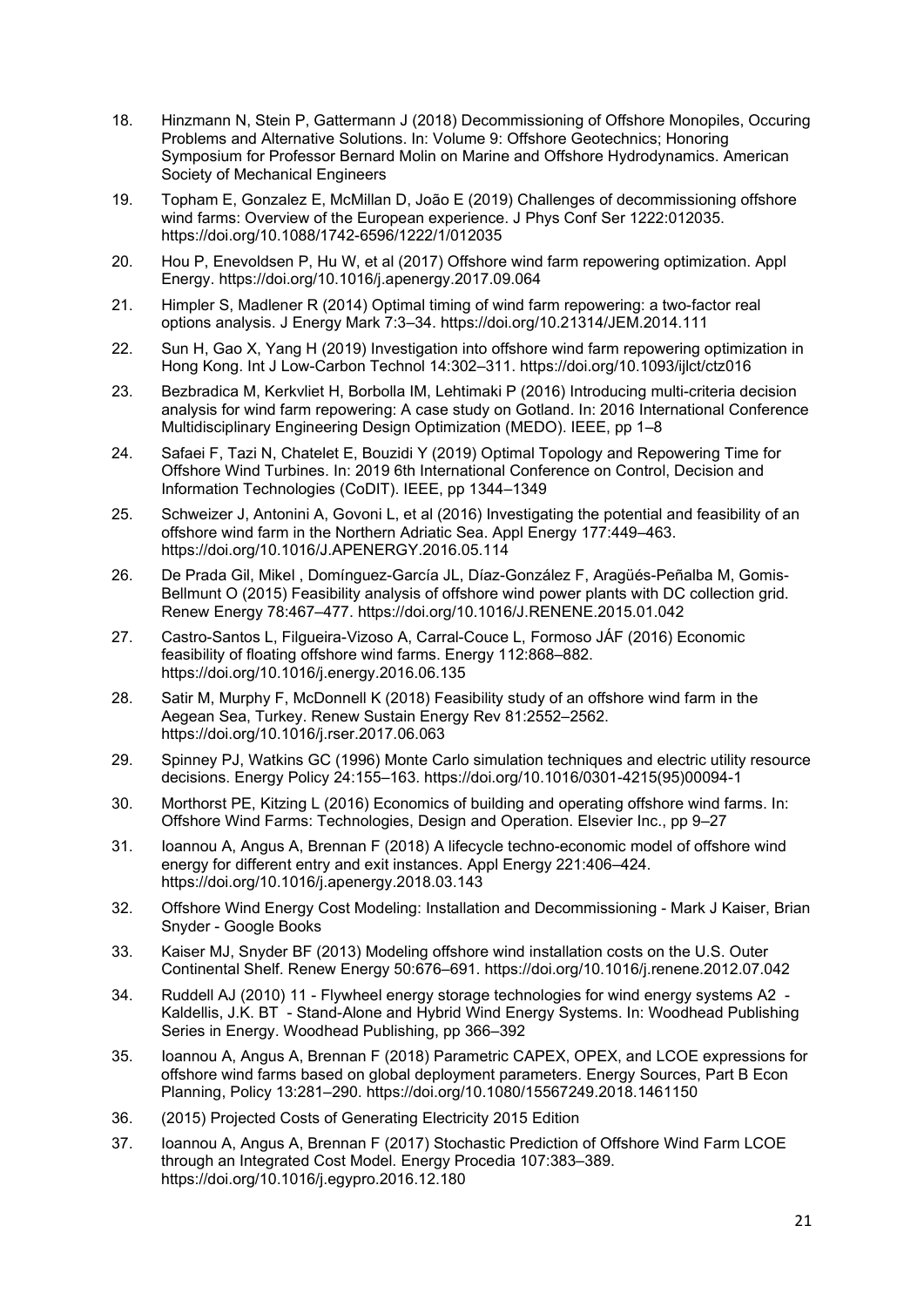- 38. Ioannou A, Angus A, Brennan F (2020) Stochastic financial appraisal of offshore wind farms. Renew Energy 145:1176–1191. https://doi.org/10.1016/j.renene.2019.06.111
- 39. Leimeister M, Kolios A (2018) A review of reliability-based methods for risk analysis and their application in the offshore wind industry. Renew Sustain Energy Rev 91:1065–1076. https://doi.org/10.1016/j.rser.2018.04.004
- 40. Kolios A, Mytilinou V, Lozano-Minguez E, Salonitis K (2016) A comparative study of multiplecriteria decision-making methods under stochastic inputs. Energies 9:. https://doi.org/10.3390/en9070566
- 41. Hanak DP, Kolios AJ, Biliyok C, Manovic V (2015) Probabilistic performance assessment of a coal-fired power plant. Appl Energy 139:. https://doi.org/10.1016/j.apenergy.2014.10.079
- 42. Kolios AJ, Martinez Luengo M (2016) Operational management of offshore energy assets. J Phys Conf Ser 687:. https://doi.org/10.1088/1742-6596/687/1/012001
- 43. Kaiser MJ (2015) Decommissioning forecast in the deepwater Gulf of Mexico, 2013-2033. Mar Struct. https://doi.org/10.1016/j.marstruc.2014.12.006
- 44. Ortegon K, Nies LF, Sutherland JW (2013) Preparing for end of service life of wind turbines. J Clean Prod. https://doi.org/10.1016/j.jclepro.2012.08.022
- 45. Smyth K, Christie N, Burdon D, et al (2015) Renewables-to-reefs? Decommissioning options for the offshore wind power industry. Mar Pollut Bull 90:247–258. https://doi.org/10.1016/j.marpolbul.2014.10.045
- 46. Kaiser MJ, Snyder B (2010) Offshore wind energy installation and decommissioning cost estimation in the U.S. outer continental shelf. 340
- 47. Smith G, Michael D, Paul R, et al (2016) Assessment of Offshore Wind Farm Decommissioning Requirements. Ontario Minist Environ Clim Chang
- 48. Manago F PROCEEDINGS: PUBLIC WORKSHOP DECOMMISSIONING AND REMOVAL OF OIL AND GAS FACILITIES OFFSHORE CALIFORNIA: RECENT EXPERIENCES AND FUTURE DEEPWATER CHALLENGES
- 49. Hou P, Hu W, Soltani M, et al (2016) Optimization of decommission strategy for offshore wind farms. IEEE Power Energy Soc Gen Meet 2016-Novem:1–5. https://doi.org/10.1109/PESGM.2016.7741634
- 50. Ziegler L, Cosack N, Kolios A, Muskulus M (2019) Structural monitoring for lifetime extension of offshore wind monopiles: Verification of strain-based load extrapolation algorithm. Mar Struct 66:154–163. https://doi.org/10.1016/j.marstruc.2019.04.003
- 51. Martinez-Luengo M, Shafiee M, Kolios A (2019) Data management for structural integrity assessment of offshore wind turbine support structures: data cleansing and missing data imputation. Ocean Eng 173:867–883. https://doi.org/10.1016/j.oceaneng.2019.01.003
- 52. Scheu MN, Tremps L, Smolka U, et al (2019) A systematic Failure Mode Effects and Criticality Analysis for offshore wind turbine systems towards integrated condition based maintenance strategies. Ocean Eng 176:118–133. https://doi.org/10.1016/j.oceaneng.2019.02.048
- 53. Kolios AJ, Smolka U (2020) Risk-based Maintenance Strategies for Offshore Wind Energy Assets. In: 2020 Annual Reliability and Maintainability Symposium (RAMS). IEEE, pp 1–6
- 54. Shafiee M, Animah I, Simms N (2016) Development of a techno-economic framework for life extension decision making of safety critical installations. J Loss Prev Process Ind. https://doi.org/10.1016/j.jlp.2016.09.013
- 55. Animah I, Shafiee M (2018) Condition assessment, remaining useful life prediction and life extension decision making for offshore oil and gas assets. J Loss Prev Process Ind. https://doi.org/10.1016/j.jlp.2017.04.030
- 56. IRENA International Renewable Energy Agency (2018) Renewable Power Generation Costs in 2017
- 57. Tran TTD, Smith AD (2017) Evaluation of renewable energy technologies and their potential for technical integration and cost-effective use within the U.S. energy sector. Renew. Sustain. Energy Rev.